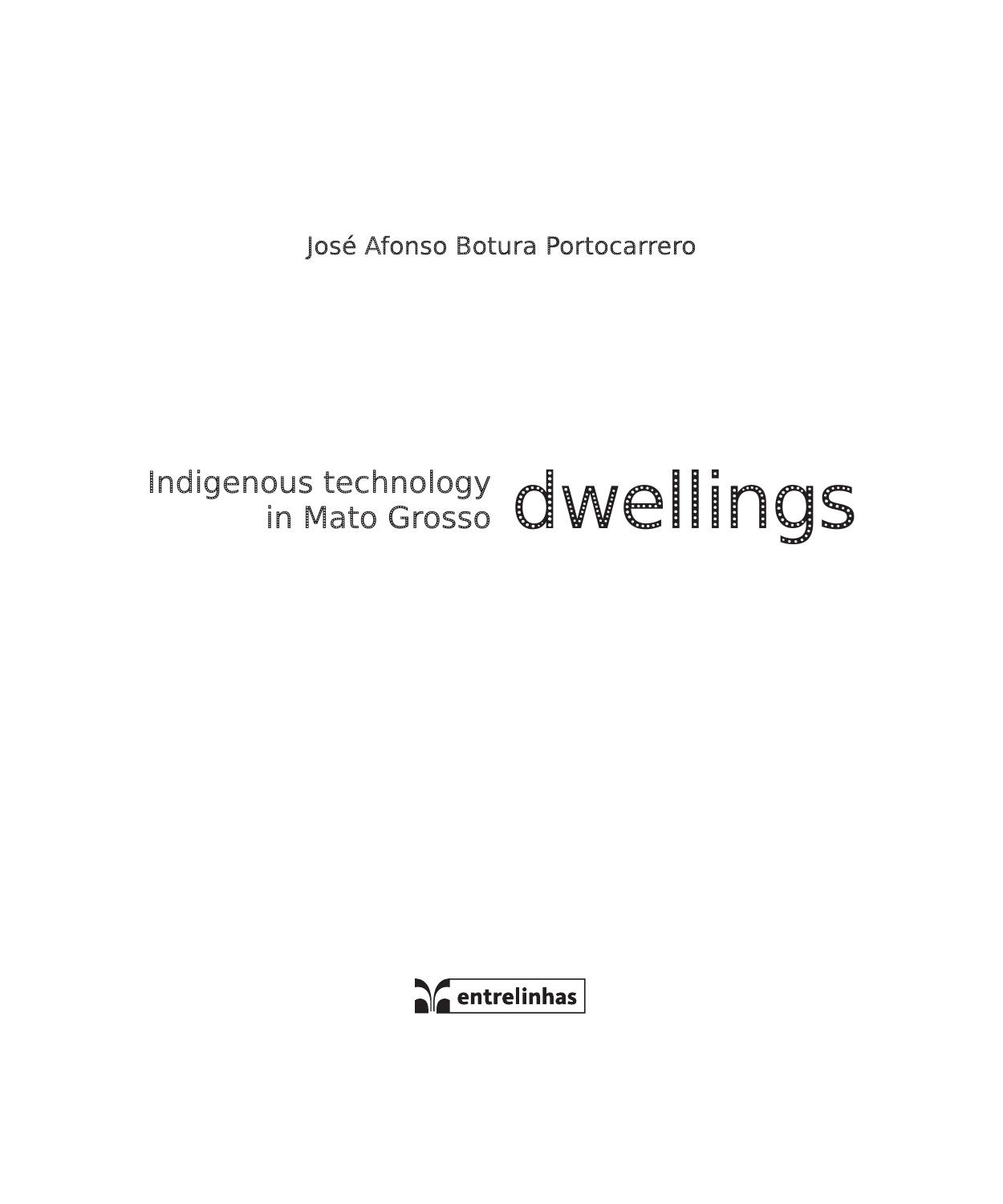© José Afonso Botura Portocarrero, 2010.

Publisher Maria Teresa Carrión Carracedo Production Coordinator Ricardo Miguel Carrión Carracedo Graphic Design Maike Vanni Cover Picture Structure of the Paresí house Revision Marinaldo Custódio English version Terry Matfield

Dados Internacionais de Catalogação na Publicação (CIP) (Câmara Brasileira do Livro, SP, Brasil)

Portocarrero, José Afonso Botura Indigenous technology in Mato Grosso : dwellings / José Afonso Botura Portocarrero ; [translation Terry Matfield]. -- 1. ed. -- Cuiabá, MT : Entrelinhas, 2018.

Título original: Tecnologia indígena em Mato Grosso : habitação. Bibliografia. ISBN 978-85-7992-113-1

1. Arquitetura de habitação (MT) 2. Arquitetura indígena (MT) 3. Índios (MT) - Habitações 4. Tecnologias de construção (MT) I. Título.

18-12952 CDD-728.098172

Índices para catálogo sistemático: 1. Povos indígenas : Mato Grosso : Arquitetura indígena 728.098172



Av. Senador Metelo, 3773, Jardim Cuiabá | Cuiabá-MT – CEP 78030-005 Tel.: +55 65 3624 5294 | +55 65 3624 8711 e-mail: editora@entrelinhaseditora.com.br | www.entrelinhaseditora.com.br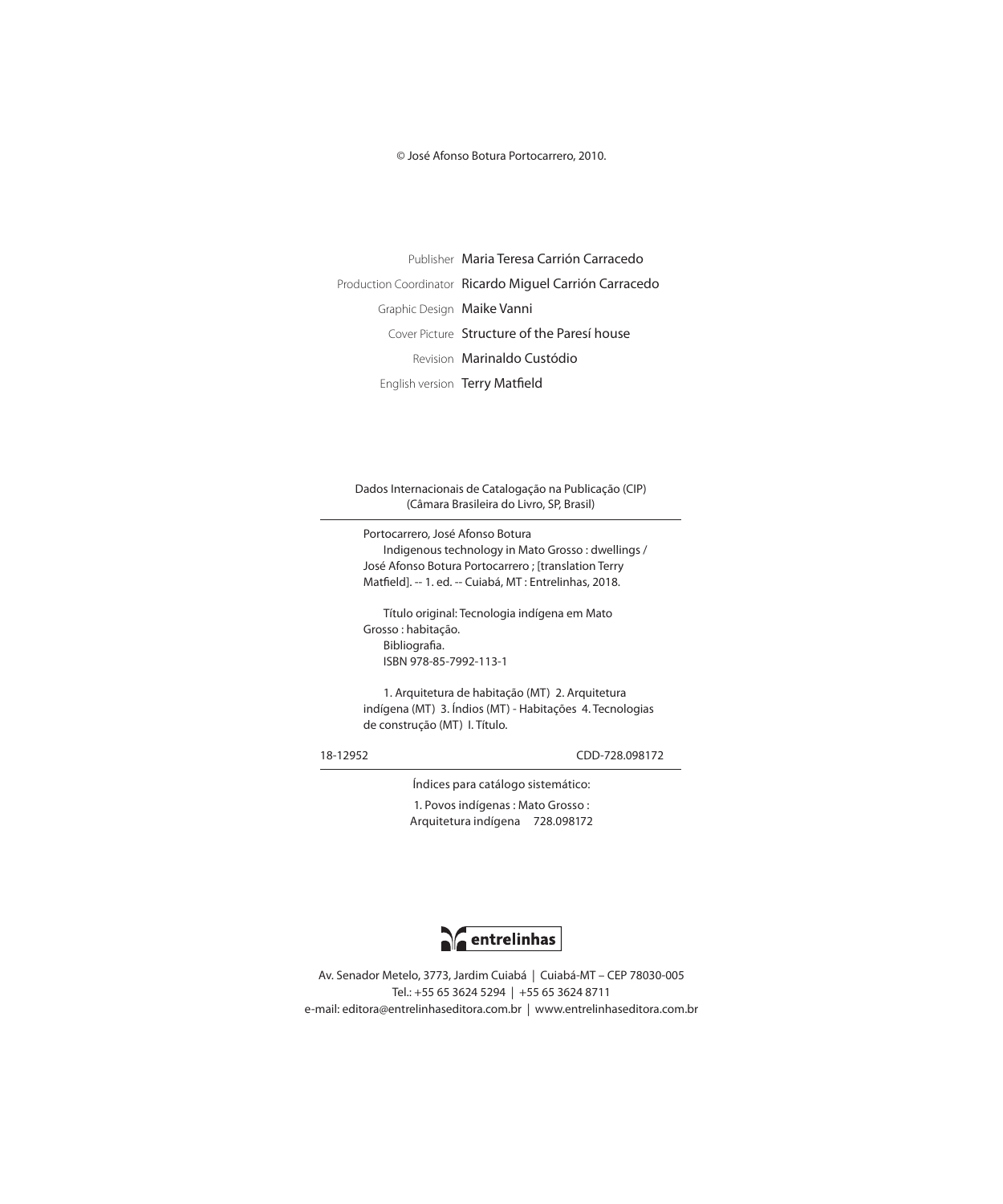*In memory of Rondon, to the Bakairi, Bororo, Irantxe, Kamayurá, Karajá, Javaé, Myky, Paresí, Yawalapiti, Umutina and Xavante peoples.*

*To my wife Mônica, and my children, Pedro, Ângela, Carolina, Lucas and Júlia, To my parents, Iracy (in memoriam) and José Afonso, and my brothers, Márcio Antônio, Marcelo Augusto and André Guilherme.*

*To those who, through this work, or through simple affinity and at different times, became my travel companions.*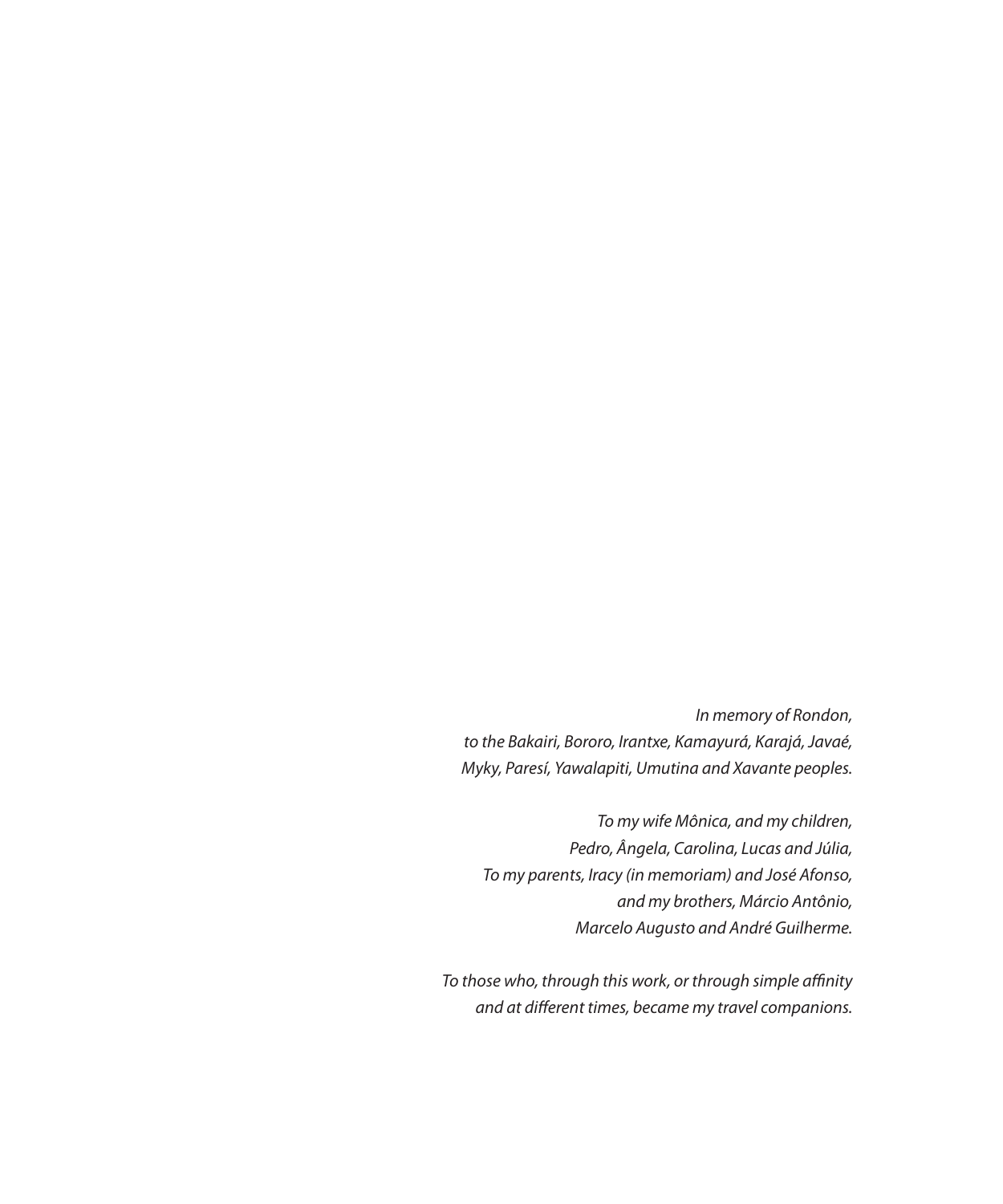*Architecture is a continuous invention where history turns into memory and is transformed.* Paulo Mendes da Rocha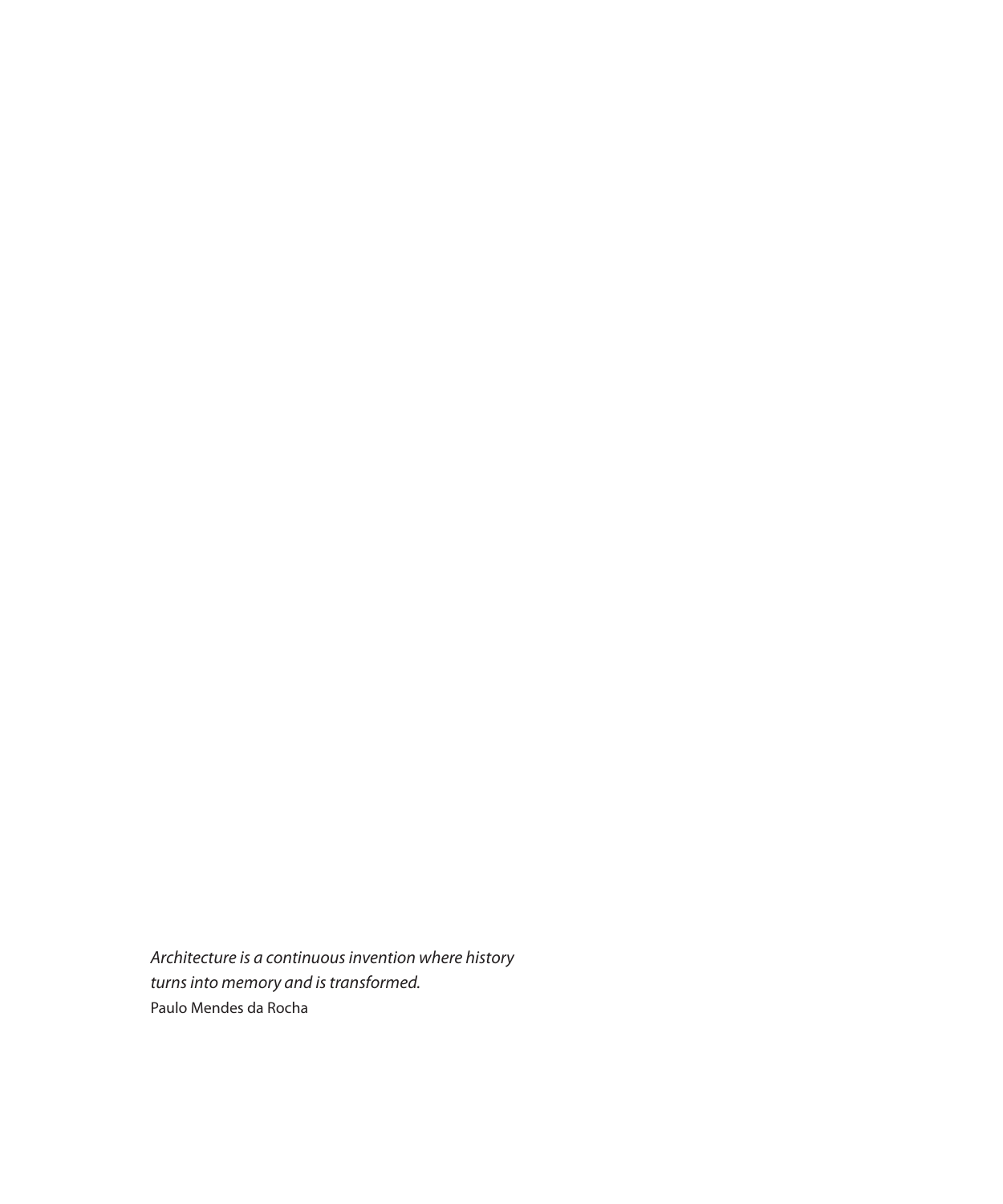### Reflections

*Paulo Mendes da Rocha*

The title: "Indigenous Technology in Mato Grosso: Dwellings" introduces a subject which is indispensable for any type of Architectural teaching in Brazil.

The report by one of the first Portuguese navigators when first sighting an *Oca* was that these stupendous constructions were capsized ships. They consist of living spaces of fragile ingenuity with an apparent "floating" lightness and can be built in groups to form villages, "flotillas" and towns.

All of the disasters committed in the colonial times, still so recent, can be illustrated by the contempt for this human wisdom, confrontation with nature and fabrication.

Nowadays, this divide is no longer admissible, and the topic has become current and universal. I saw a remarkable class in Brasilia, when the Minister of Culture Darci Ribeiro, with the collaboration of FUNAI, had natives build an *Oca* on the university grounds for an architecture seminar.

At the 42nd Venice Biennale, the Brazilian pavilion, at the hands of the curator Radha Abramo, presented watercolors by Renina Katz and beautiful pieces of indigenous feather art; the geometry in the drawings of Geraldo de Barros and textile artifacts of the same native populations.

Other international recognition came with the "Tupinambá mantle", a cloak made of fragile red feathers covering the whole body, which is part of the Nationalmuseet's collection in Copenhagen.

In this moment of urgent need for a review of policies containing traces of colonialism, more in-depth studies become indispensable in University Architecture faculties dealing with the origin of man in the universe and in our dear America.

When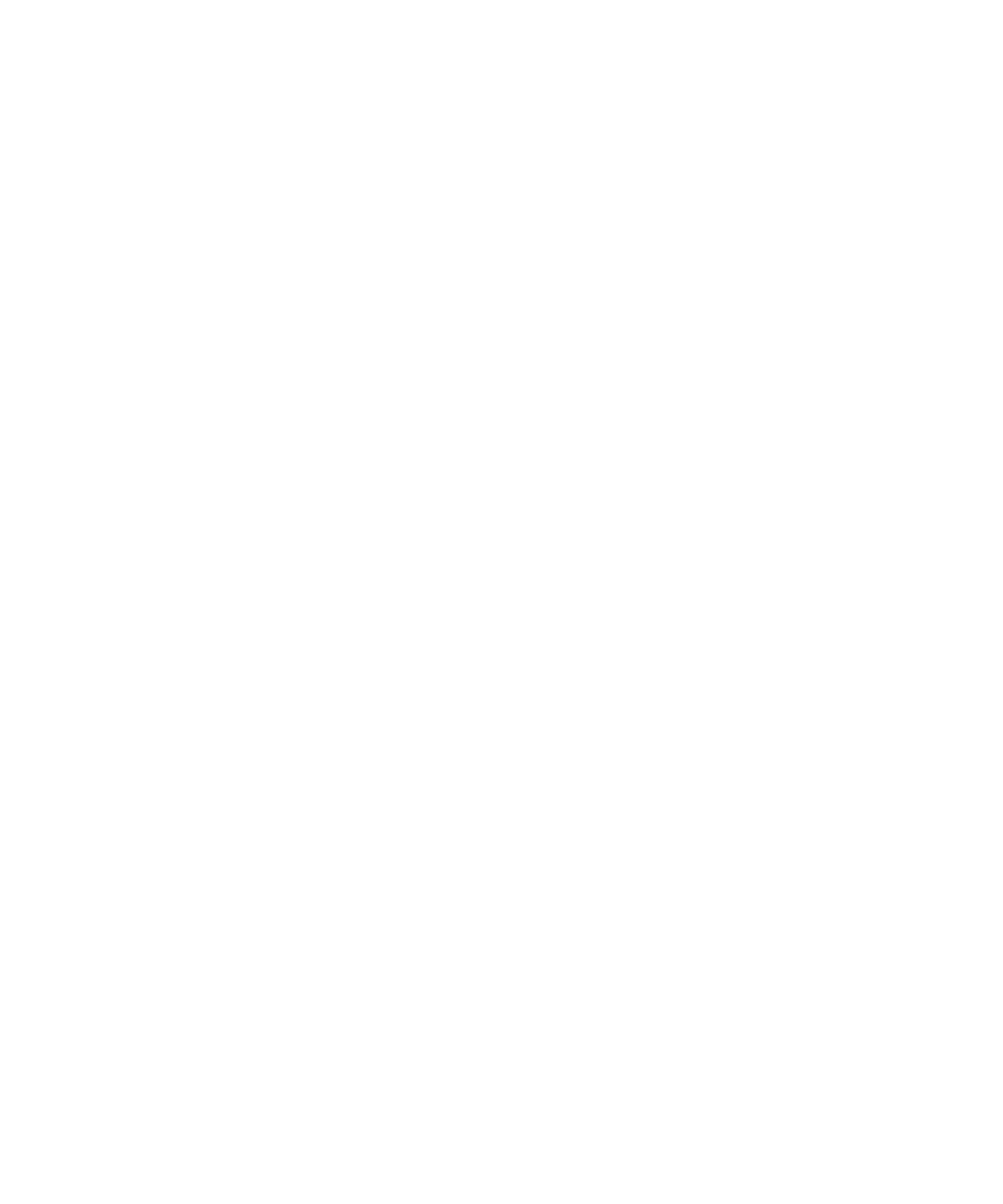## Indigenous dwellings: a necessary provocation

*Prof. Dr. Cristina Sá*

To talk about Brazilian indigenous dwellings always seems to present something of a challenge. Among architects, admiration may be aroused but usually it is thought of as something picturesque and exotic. It is not hard to come across ignorance and disregard. This topic is often viewed based on well-established and sometimes prejudiced ideas, being thought of as a relic from a dead past rather than tradition and culture that is very much alive. With some exceptions, the received view is of crudeness and repetition, something of little interest. It is generally doubted that these can be the sophisticated results of a long experimentation process, and that there may be much to be learnt from them.

To talk about diversity of indigenous dwellings and, furthermore, associate them with the idea of technology causes surprise and even a sense of provocation.

A necessary provocation. This is how I see this work by the architect and professor José Afonso Botura Portocarrero. Not only in his book, Indigenous technology in Mato Grosso: dwellings, now in its second edition in Portuguese, but in all the teaching, research and documentation activities carried out at the UFMT (The Federal University of Mato Grosso), its Architecture and Urbanism Department and the Tecnoindia Research Group, as well as through the exercise of his profession and his contemporary architecture studies and projects.

José Afonso's work needs no introduction, it speaks for itself. To emphasize its importance, just remember that the study of Brazilian indigenous dwellings is practically absent in most of the country's Architecture and Urbanism faculties, and that research institutions, national heritage organs and even institutions set up to protect and disseminate indigenous culture are rarely interested in the subject. As a result, access to documentary sources is hampered, the much-needed field surveys become impractical, and the number of research projects, researchers and publications end up being reduced. On the other hand, the topic of indigenous dwell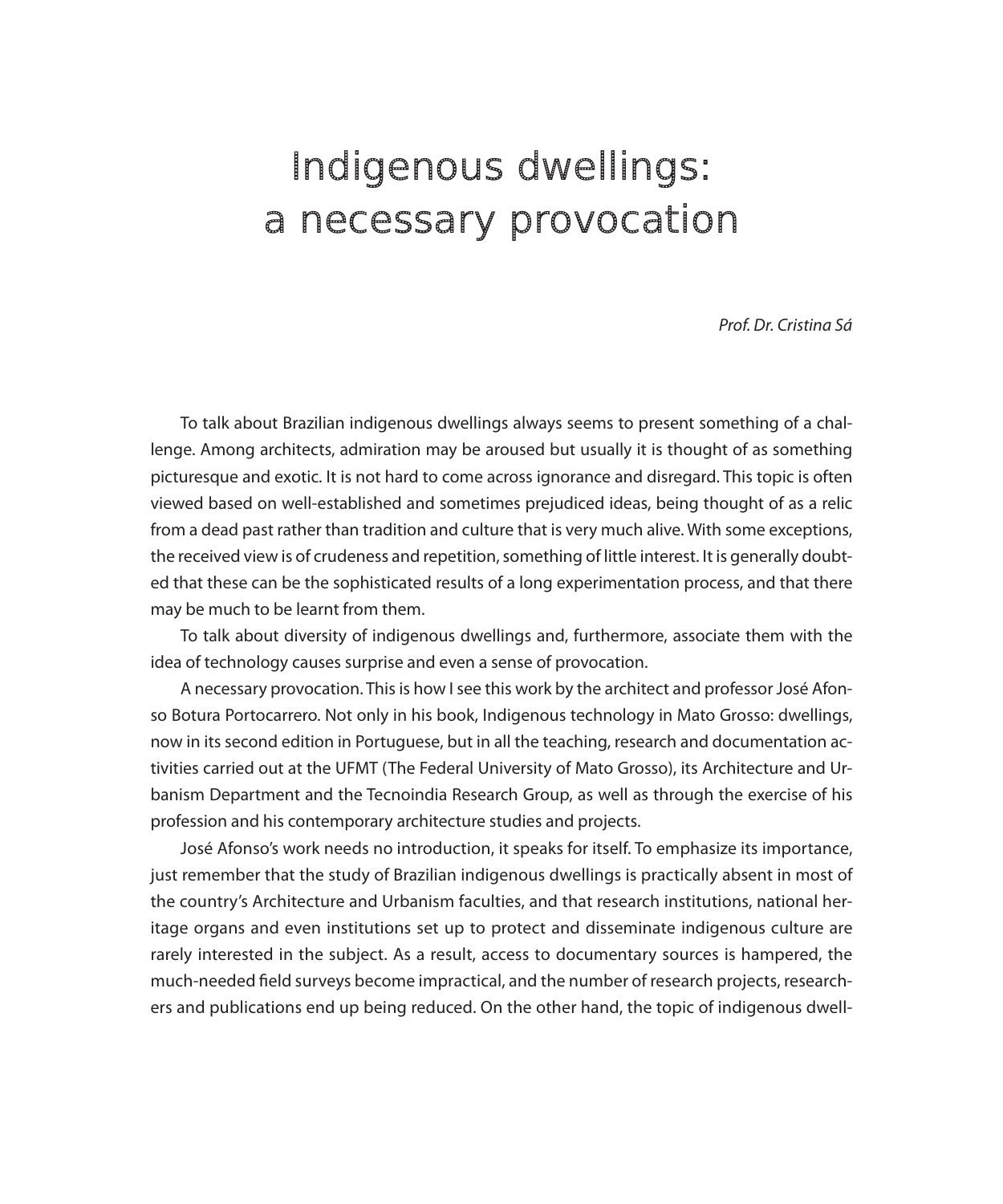ings, like everything that is part of a living culture, is not static and is in constant transformation, but as soon as an ethnic group comes into contact with non-indigenous society, this transformation accelerates. Although the spatial organization usually remains largely unchanged, this is not the case when it comes to the construction methods and materials which are normally modified very quickly. As a result, much of what could be studied and documented has already been lost.

The subject of Brazilian indigenous dwellings naturally fits into the wider scope of the term dwellings, or within vernacular architecture, also known popular architecture or architecture without architects. The undifferentiated use, in this case, of the words architecture and dwellings is justifiable since vernacular architecture consists almost entirely of dwellings. However, it is not very common to speak of Brazilian indigenous dwellings as architecture.

Certainly, there are good arguments to defend both the use of the term "indigenous dwellings" as well as "indigenous architecture". But I don't think they can be used indiscriminately, and there is also a need to discuss the limits of the concepts of dwellings and architecture when applied to research in indigenous areas. The fact that José Afonso used the word dwellings in his book I believe is fully justified, since he is referring to the home, a dwelling in the strictest sense of the word. However, it is quite possible that the most common doubt among architects as to whether to talk about indigenous dwellings or indigenous architecture may in fact be masking larger issues, such as that of legitimacy which, whether they like it or not, is conferred by the use of the word architecture and the undefined discomfort that this legitimization provokes.

Disdain caused by ignorance may partially but not entirely explain this discomfort. This is because it is a discomfort that originates not from the existence or not of indigenous architecture, or of a variety of indigenous architectures. It begins with the indians, or rather, the stubborn existence of the more than two hundred different indigenous ethnicities that are still left in Brazil after five hundred years of fighting, massacres and genocide.

In order to justify atrocities and turn them into a holy war, you must first make the other less human, disqualify them. That is why the Brazilian Indian had his image transformed into that of a generic being, erasing the historical and cultural differences between the various ethnic groups, and furthermore, characterizing them as primitive, brutal savages since the beginning of the European conquest. It is no wonder that this idea of generic indians, who prevent the productive occupation of part of the national territory and thus hold back the prosperity of the entire Brazilian people, continues to be imposed on the Brazilian public. But today, with agribusiness having already arrived at the center of the country, we are beginning to realize that high productivi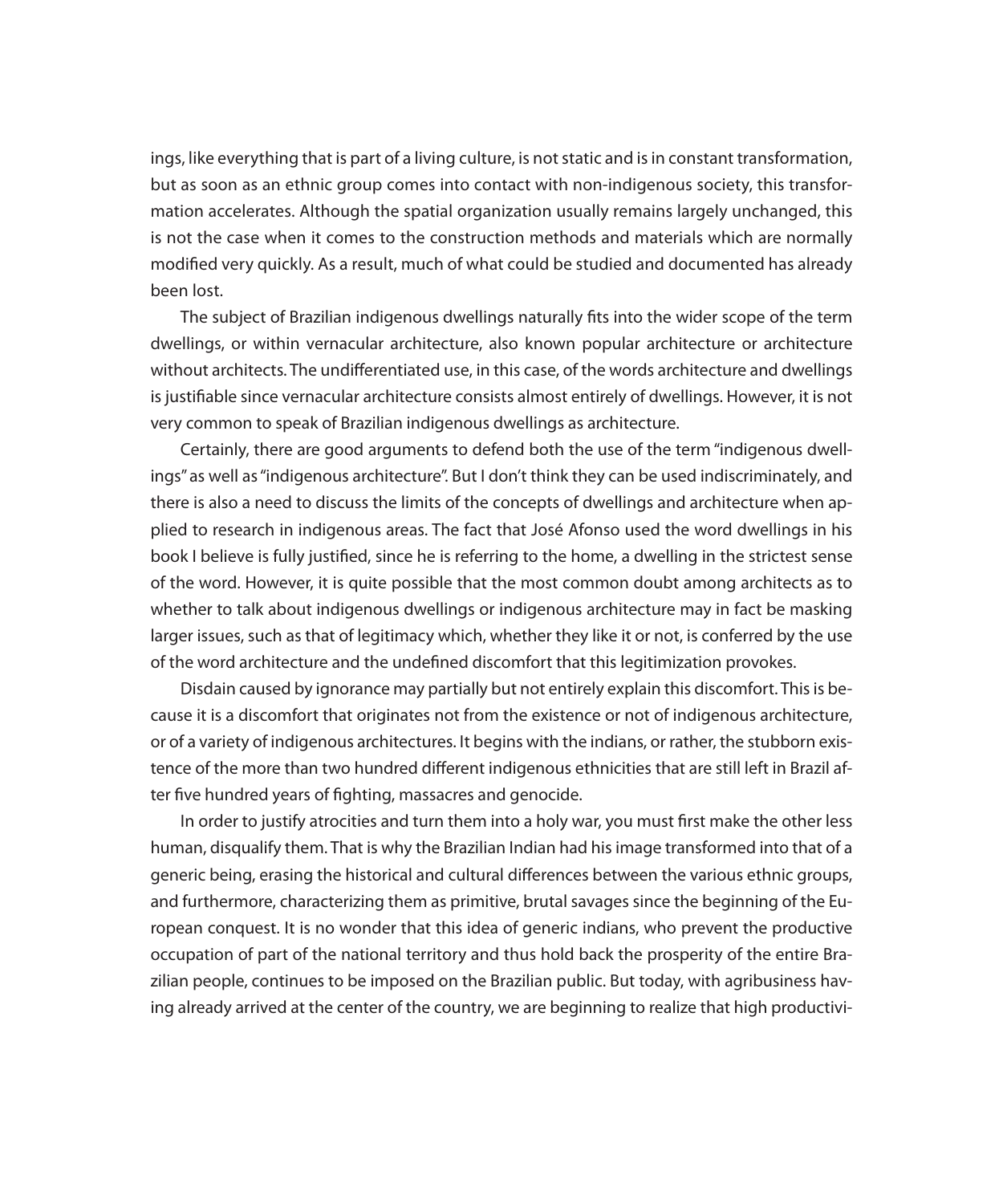ty does not necessarily mean prosperity, at least not for the majority of people. Of which, in fact, the indians are part of.

The discomfort that the idea of an indigenous architecture provokes can therefore be partly attributed to disdain caused by ignorance, but it is also, or mainly, a consequence of the false image of the indian as being incapable of making complex use of space, creating forms and techniques that provide greater comfort whilst remaining adapted to the environment. Ultimately, they are seen as being unable to use simple resources to produce architecture.

To the majority of Brazilian people, the indians are all the same and live in small dwellings which are not aesthetically pleasing nor provide any comfort. This clashes with the admiration generated by well-known indigenous dwellings that do not fit into this stereotype: the majestic contemporary villages of the Yanomami and ethnic groups that inhabit the region of the sources of the Xingu River, much publicized by the media. The also magnificent Guarani Jesuit missions from the XVIII century in Rio Grande do Sul arouse great tourist interest, although in fact even the older indigenous dwellings there cannot be considered as indigenous dwellings since their design is of European origin which was replicated in different places as a strategy for cultural decharacterization. Another example is the well-known Tupinambá villages of the southeast coast, with large houses surrounded by a palisade, which appear in the textbooks, but these were destroyed in the 16th century, leaving just the European descriptions and engravings as documentary records of the design of the houses and villages, as well as the festive anthropophagic rituals.

In Brazilian Portuguese, there are different terms that separate and disqualify different types of indigenous dwellings. The word "house" (*casa*), which we use routinely, is almost never used to refer to indigenous dwellings except in some specialized or more recent texts. Normally, indigenous houses are referred to as huts, shacks, cabanas (*choupana, choça, casebre, cabana* in Portuguese*)* or some other term with a negative connotation, despite all of them being also applied to non-indigenous dwellings. The word *maloca* ("long house"), meaning an indigenous house or one for *mestizos* which is normally of indigenous origin located in interior parts of the country and often used to refer to large houses, can also be derogatory, at least in urban areas. However, in everyday language, the most used term, except by the indians themselves, is the word *oca*, which in Brazilian Portuguese exclusively designates an indigenous house, regardless of size, shape or the ethnicity that built or inhabits it. The word "home", with its strong emotional connotation, is never used.

The difficulty in defining the object of study itself, doesn´t come just from the language we speak but also from the concepts that we form. To what extent are we aware of these concepts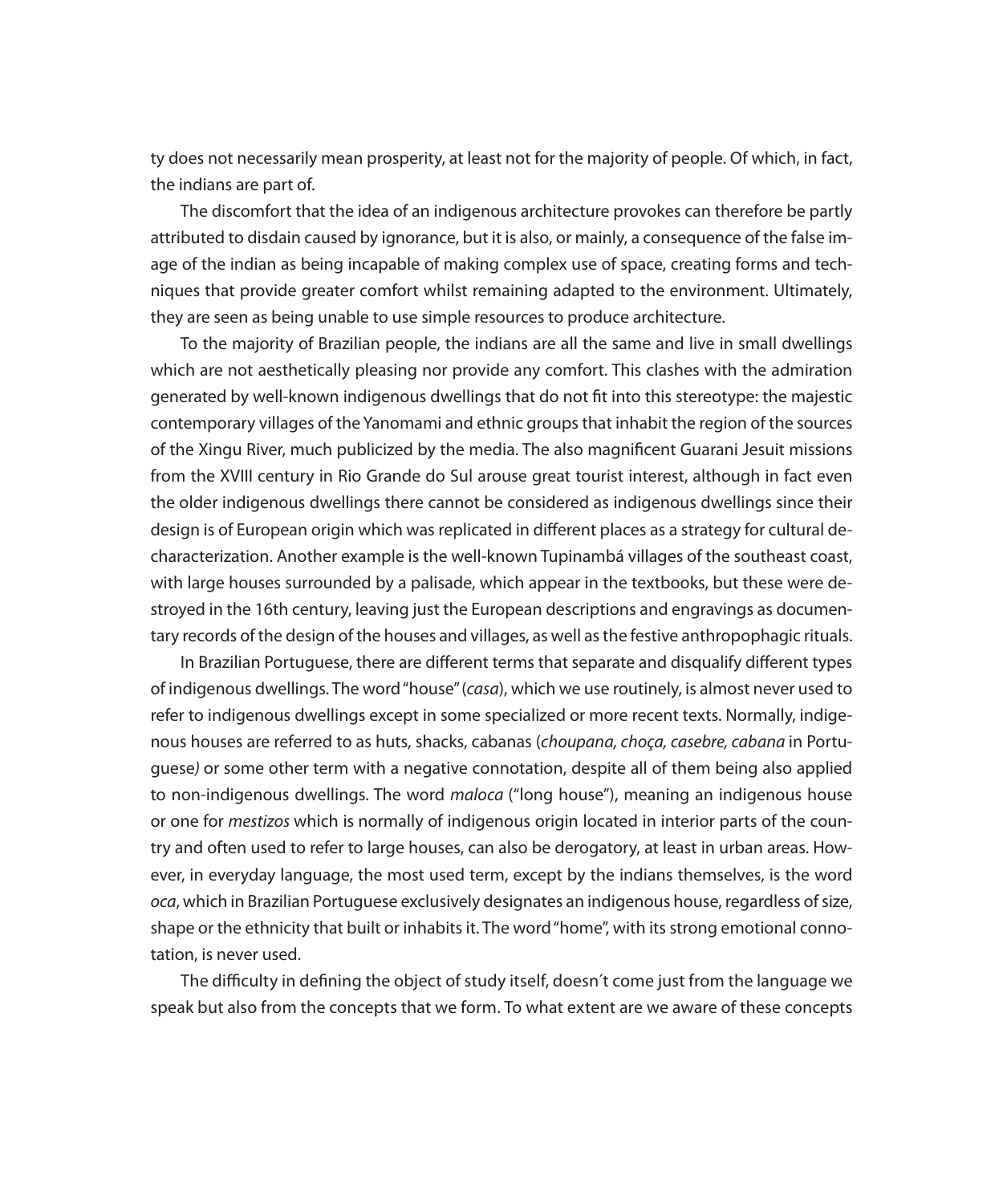and prejudices? From what perspective are we looking and what exactly do we see? What are we dealing with? Which factors, consciously or sub-consciously, guide our perspective and the choice of objects, objectives and methods used? Should we talk about Brazilian indigenous architecture or about the different architectures? Of housing or dwellings? Dwellings as concrete objects, the center of individual worlds, or as a bundle of forces in the social landscape. As a defining place of being in the world, or as an articulated set of houses, villages, camps, smallholdings, trails and territories? Should be talk about a house or an *Oca*? Or the *bái*, the ´ri, and the ãtã?

The options are many. Different researchers naturally have their own lines of inquiry and perspectives and define their object of study in different ways. José Afonso chose to work on indigenous houses and in the first two lines of the book he defines his objective saying: this book deals with the design of the traditional dwellings of ten indigenous populations in the territory of Mato Grosso State and their constructive characteristics. *Behind the deceptive simplicity of this definition are many years of researching, studying and summarizing of documental material and, mainly, hard work conducting field surveys on architectural methods, presented in the form of technical drawings, sketches, models, photography and many conversations.*

I emphasize here the importance of the fact that this book presents data collected directly from field surveys conducted by the author himself. It's a book that doesn't invent, repeat or copy anything. Jose Afonso gives us detailed information and when he uses data from other authors he is careful to cite the references, allowing the reader to seek the sources, if desired, and also to reconstitute processes, both for the transformation of indigenous dwellings as well as the development of approaches, methods and techniques for its documentation and study. Furthermore, this book presents new information, but it mainly compares and discusses information, so, in other words, it produces knowledge.

In his book, José Afonso states that his object of study is traditional indigenous dwellings from the point of view of their design and construction characteristics. This dwelling is, quite clearly, a house in the sense of a concrete object consisting of space and building material and its design, use and transformation are observed and graphically or photographically documented.

But objects of research are not always so concrete. To the architect or future architect who, encouraged by this book, wishes to also be a researcher, remember that indigenous dwellings, like any other, can be studied from a number of different perspectives. Moreover, when taken in its strictest sense, a dwelling is a house, but in a broader or metaphorical sense it can be a set of houses, a village, a set of villages, a territory, an environment, a landscape or even a mythical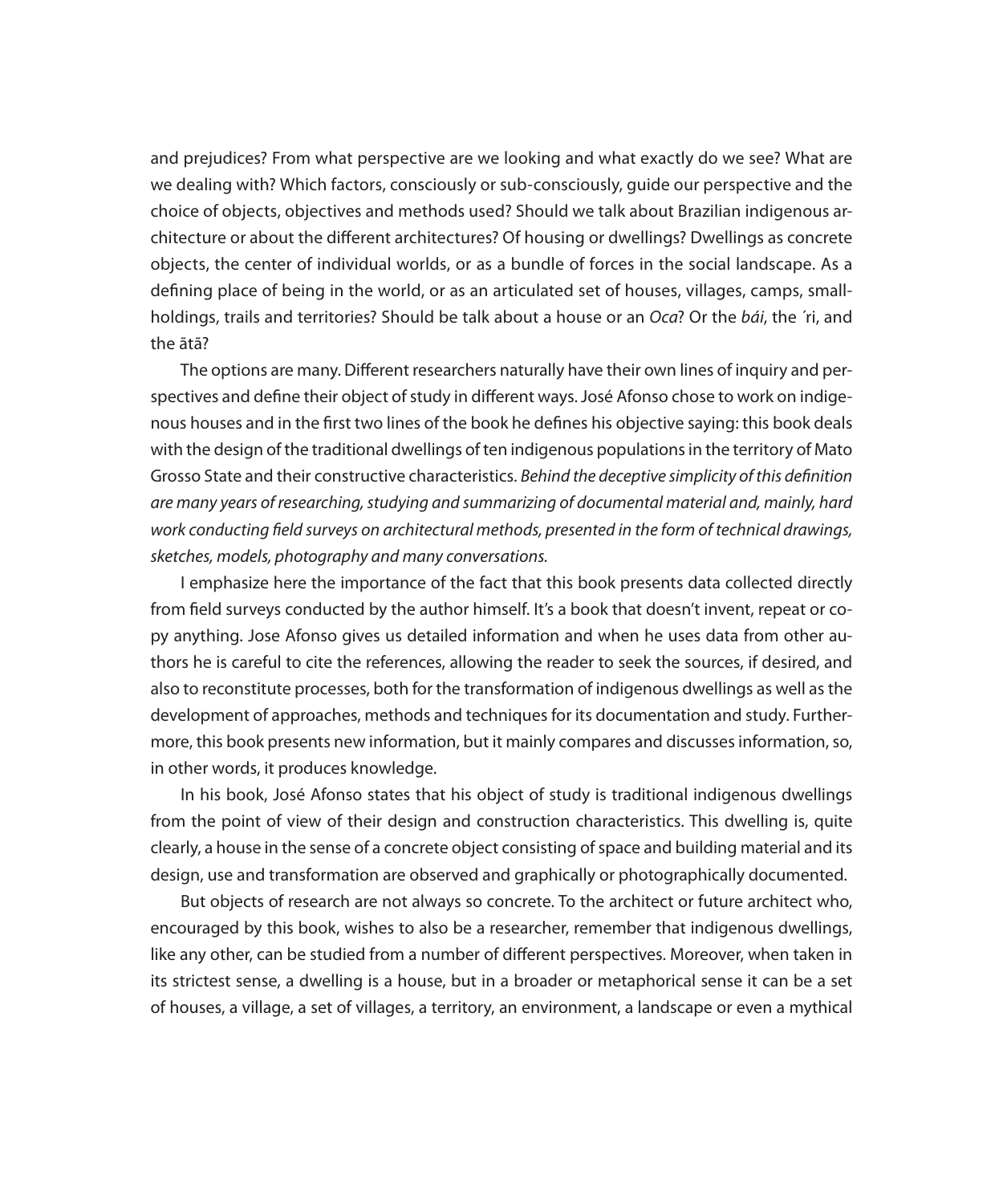place. But remember too that choices need to be made, to define a field of action. No one can study everything.

Research on indigenous dwellings, as with any other dwelling, can refer to something concrete, but it can also refer to memories, remnants, traditions, processes, representations, or it may start with something material and move to the immaterial, and vice versa. Dwellings meet a number of different human needs, not all of which are practical, and researching very simple objects can lead to surprising developments when you start to notice that things like shapes, techniques, building materials, objects and spaces, that are apparently common, can reflect myths, transmit tradition, define hierarchies and inform social roles. That's to say, they can be producers and products of social relationships or complex symbologies, which is especially true of the so called empty spaces. Reality is not always visible or tangible. Dwellings, however fragile, precarious and transitory they may seem, are always important: they are never a simple topic to research because they are always steeped with meanings, a support for the invisible.

Rio de Janeiro, 24th June 2015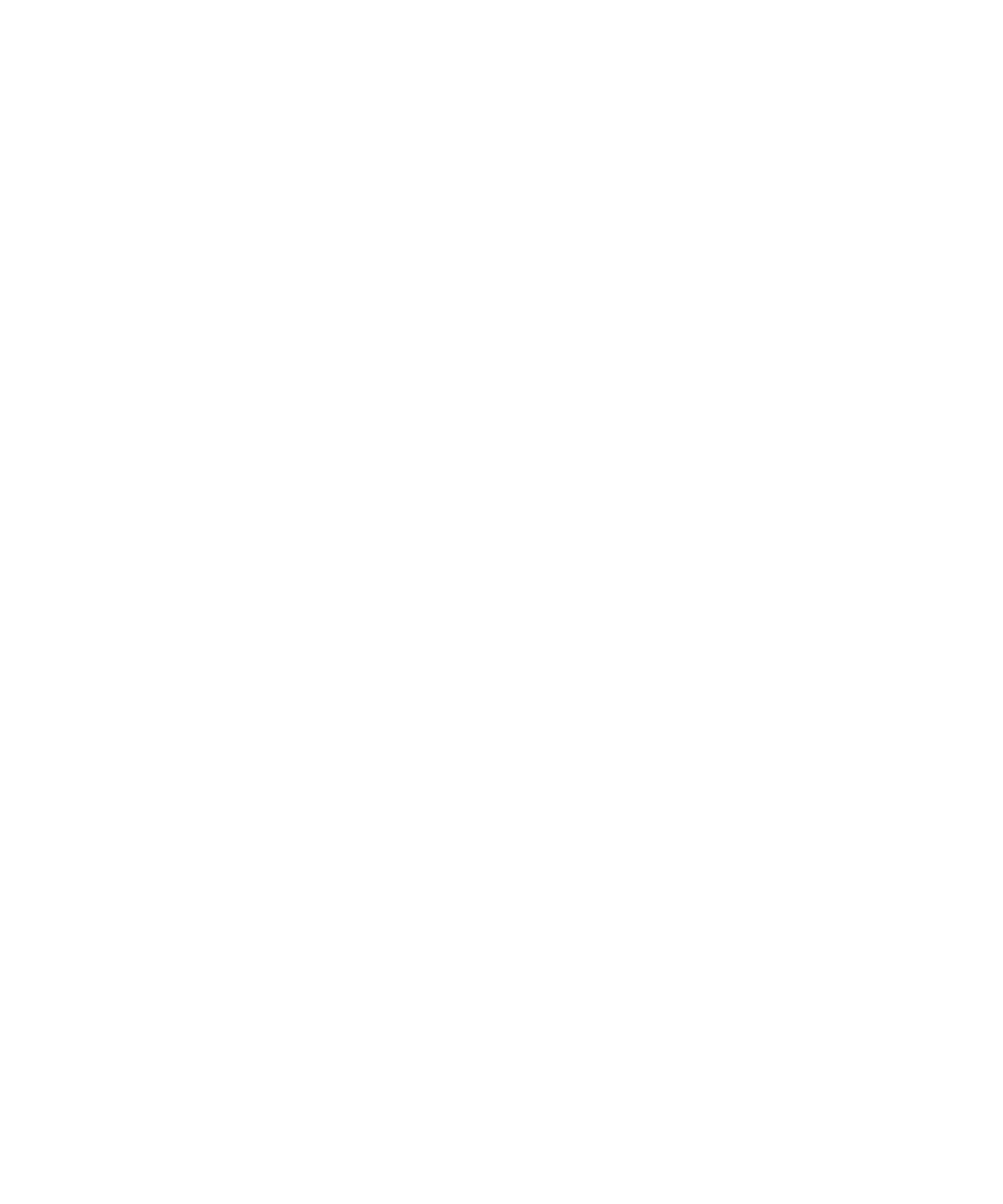#### Preface [ to the 1st edition in Portuguese ]

*Carlos Zibel Costa, Architect FAU-USP*

*A museum is the world; it is our quotidian experience.* (Hélio Oiticica, 1966)

The book in hand, the fruit of an exceptional piece of study and design that José Afonso Portocarrero conducted for his doctorate from the Faculty of Architecture at the University of São Paulo (FAU-USP), reaches my eyes with multiple layers of meaning. First, it places itself in the world; part of this world and achieves a partnership with knowledge instead of isolating itself for analysis without dirtying its hands.

In fact, it takes a rather rare position in the realms of academia where much idleness and undisguised self-interests enchant minds that are prone to maintaining the status quo of the state of prior knowledge production and recent history. So, and as a consequence of the previous layer, the architect José Afonso has, in my view, diverted from the shortest, more direct route by choosing to see the world in its thought-provoking complexity.

The choice is even rarer when considering that it is a study of Brazilian architecture and urbanism which has precisely not been urging for insertion and dialogue with formal and conceptual diversity that contemporary culture offers. And so, in another layer, emphasis must be placed on the relevance of this study's methodological basis.

Indeed, along the line generally known as postcolonial anthropology (post colony), providing a voice to the objects of research, more than just acknowledging that the image presented of them was the product of (colonial, intentional) fiction, can transform them into subjects of the present and make them the writers of their own destinies.

I believe that this is the best perspective from which to see this book.

This way, the book opens us up through all its originality and dignity, but also through all its socio-economic and technological constraint and specificity in relation to Brazilian Indigenous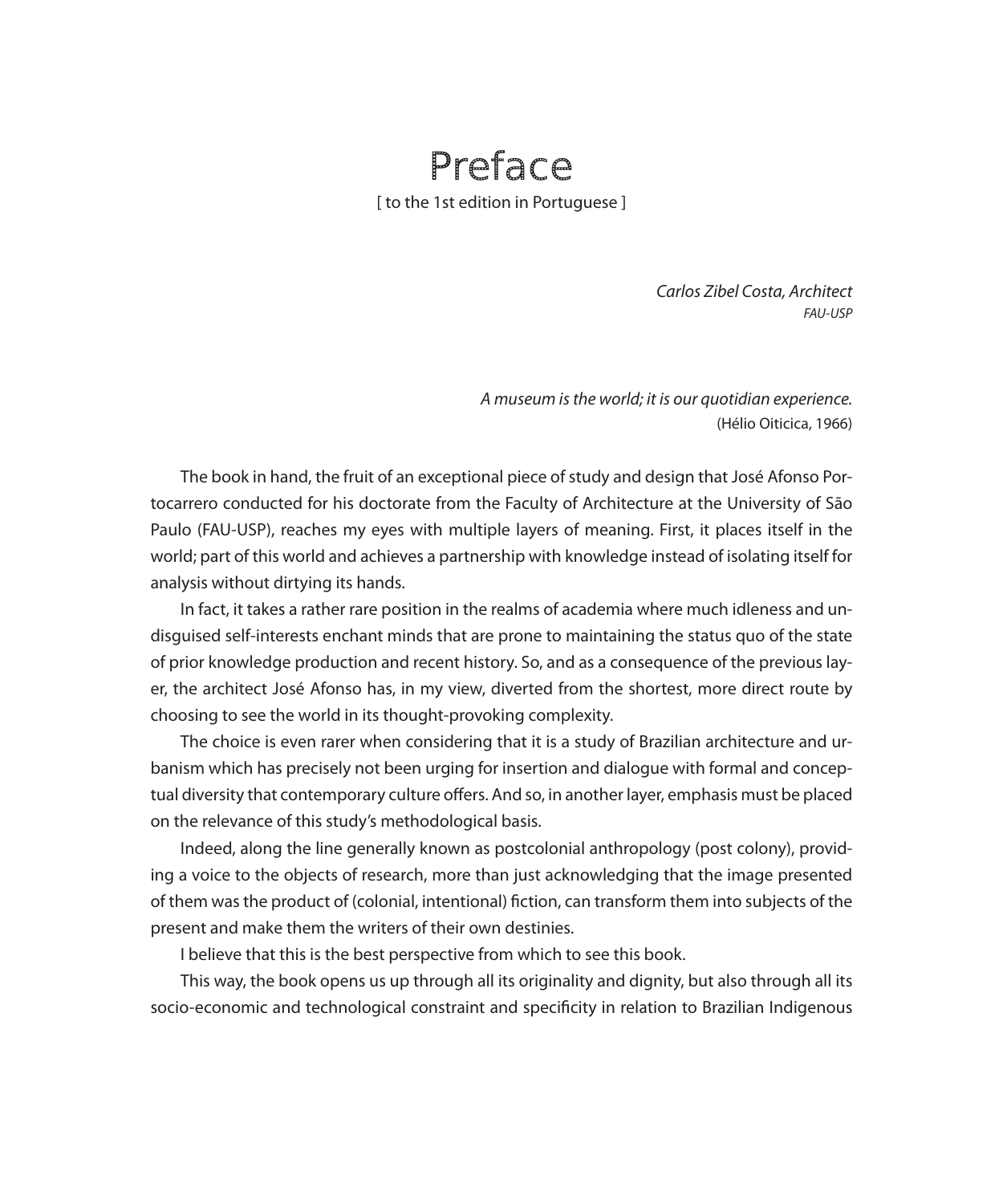Architecture in terms of each of the ethnicities studied. Indeed, it is precisely this process that brings them out of the dusty limbo of historical references and prejudices, inviting them to enter the universe of local cultures and the dominant civilizations of the globalized and living world of the current age.

Finally, in the last layer, this work by Portocarrero articulates and continues the efforts made by countless architects. This is a continuity that relies heavily on anthropologists and sociologists who are widely recognized for their unrivaled academic and scientific merits and who accepted the challenge of extending the concept of architecture, urbanism, art, and design into the field of human culture.

I must remind you that I place myself in this line of architects who have, in particular, this cultural and anthropological "DNA" in our blood, which is why I proposed the term cultural design, which is a line of work of which Portocarrero, as my former mentee, is a true continuer. This includes not just the two of us but all the other alumni and supervisors from the FAU-USP with the same "DNA" such as Selma Nakamura Hardy, Silvio Cordeiro, Nanci Takeyama-Losch, Caio Vassão, Flavia D'Albuquerque da Silveira and Paula Quintão, to mention the most active in the field of cultural design and architecture.

However, we are entirely indebted to some colleagues, architects by graduation or otherwise, who preceded us in this line of work. Among the most recent ones are the "foreigners", Joseph Rykwert, Amos Rapoport and Paul Olivier and the "natives" Kurt Nimuendajú, Cristina Sá, Renate Brigitte Viertler, Sylvia Caiuby Novaes, Renato Delarole, Regina Müller, Maria Heloisa F. Costa, HB Malhano, Aracy L. da Silva, Delvair and Julio Cesar Melatti.

Since the architect José Afonso Portocarrero came through my supervision highly successfully, I myself should point out my own positive indebtedness to my professor, Michel François Veber, for opening up this path for me and to the anthropologist, Maria Inês Ladeira, for starting me along it.

Finally, special acknowledgment goes to Prof. Maria de Fátima Gomes Costa, from the Department of History of UFMT (The Federal University of Mato Grosso), supervisor for Portocarrero's master's degree; it was she who, warmly welcoming the initial proposal for "Bái, the *Bóe* house" (Bororo), enabled this work to be started and which has now been published. And also to Prof. Dr. Maria Fátima Roberto Machado, from the Department of Anthropology and the Rondon Museum of UFMT, responsible for the Center for Technological Research, where I am an occasional advisor, who provided the necessary research coordination support for José Afonso's work to be carried out.

São Paulo, 2010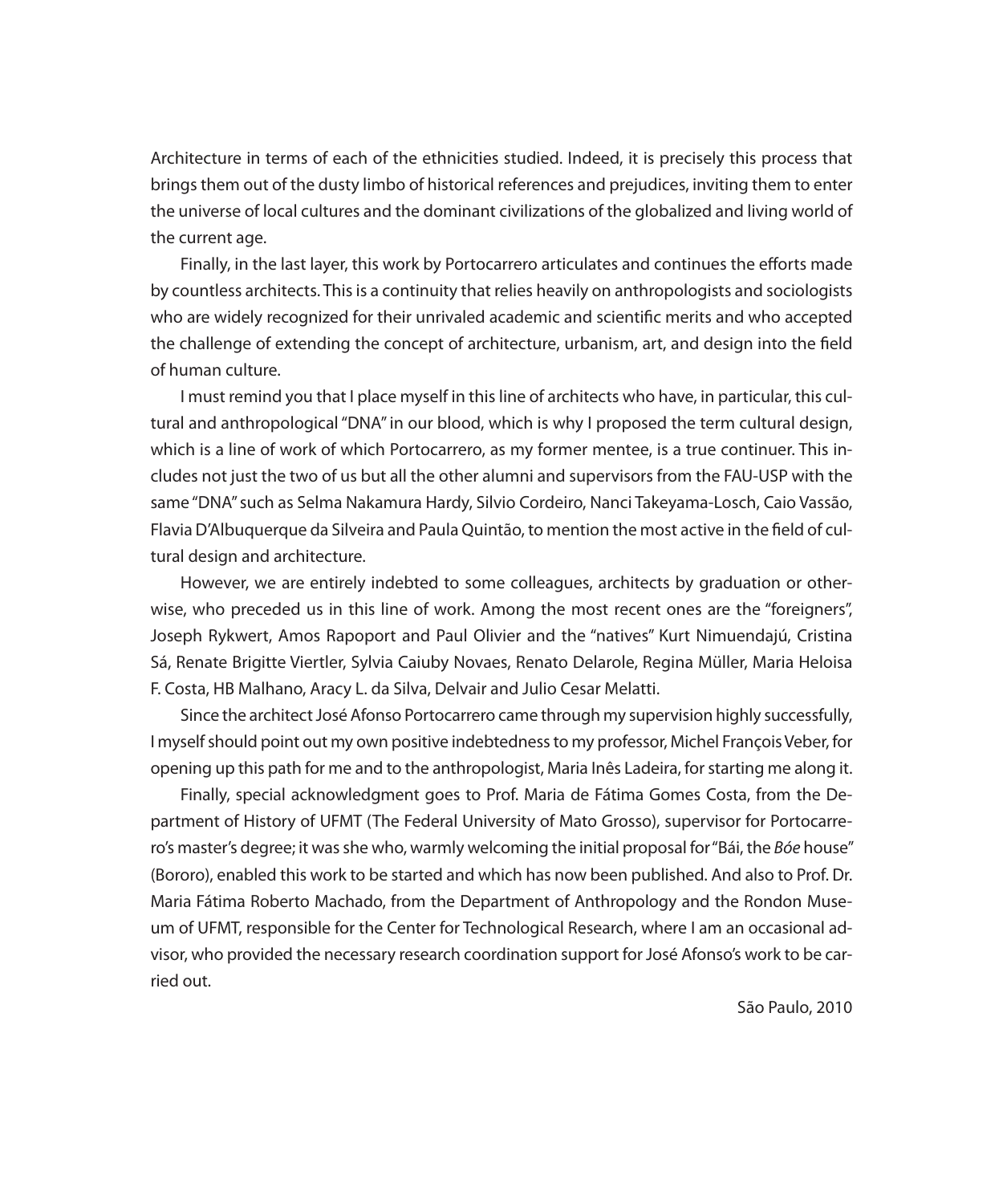## Introduction

[ to the 1st edition in Portuguese ]

*Prof. Dr. Maria Fátima Roberto Machado Department of Anthropology/Rondon Museum – UFMT Coordinator of the Tecnoíndia Nucleus*

When we look around ourselves, we get the feeling that the further we move into the realm of complex communication systems, with ever greater possibilities of integration between human beings, the further coexistence between those who think differently seems to become.

For this reason, one of the most important contributions that an intellectual who is committed to helping the world we live in is to place his creative energy at the disposal of people's understanding, from whatever different culture they belong to and in whatever material living conditions they exist.

This is the great challenge that has intensely pervaded Prof. Dr. José Afonso Botura Portocarrero's reflections and professional practice for more than two decades, ever since he became an architect with a master's degree in History from the UFMT and a doctorate from the Architecture and Urbanism Faculty from the University of São Paulo, where I had the honor of participating in the examining commission together with his supervisor, Carlos Roberto Zibel Costa, and professors Rafael Antonio Cunha Perrone, Renate Brigitte Viertler and Claudia Terezinha de Andrade Oliveira.

His "mato-grossense" heart was won over, from an early age in his school days at the São Gonçalo college, by the cultural exuberance of the long-suffering Bororo people. His academic work has shown this in an innovative way, through the proposal of an architecture that is beautiful in its native inspiration and, at the same time, concerned about connecting to the new century, both in terms of the use of technological innovation as well as the urgent responses required to the environmental demands. Despite the extreme poverty that these indians have been subjected to, José Afonso has the anthropological sensitivity to understand that you can find there a deeply symbolic view of the world, which is materialized in their dwellings, remarkably planted there in the circular village around the sacred patio - the *wororo* - guided by their conscience and by the clans, whose complexity projected this people into world ethnology.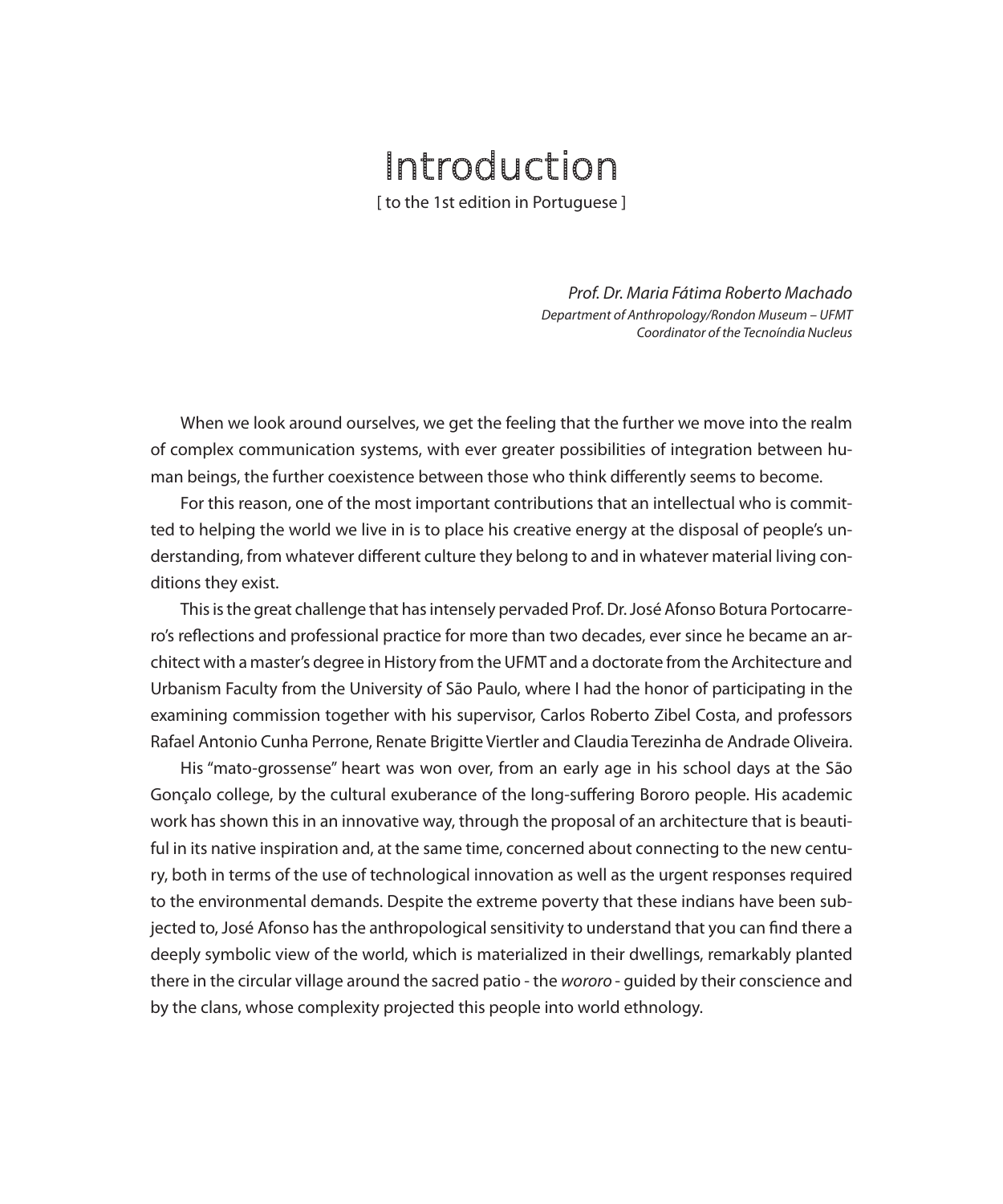This work, which I introduce, is part of a set of proposals that have been developed since 2002, around a research center called Tecnoíndia, which is registered with the National Research Council (CNPq) and certified by the Federal University of Mato Grosso (UFMT), where it has its headquarters. The center is open to students and professors from the Architecture and Urbanism Course and this year it widened its activities through an extension project, included in the Ministry of Education's national extension system, called Indigenous technology and design: bases for an anthropology applied to architecture. Tecnoíndia's aim is to contribute, in a wide sense, to the debate on the notion of ethno-architecture incorporating designs that are considered to be traditional among indigenous cultures, by means of establishing dialogue between these cultures and the architect's contribution with the use of technology and materials from industrialized society.

In his doctoral thesis, which is now published, the author adopted an ethnographic position in the surveying of indigenous house design, seeking sources in bibliographical records and in the extensive field studies made on the *Paresí, Bakairi, Myky, Irantxe, Xavante, Bororo* and *Umutina* people as well as the indians from the Xingu National Park (the *Yawalapiti* and the *Kamayurá*). The survey of the drawings is one of his most important contributions, which is incorporated into the set of studies that are consolidated references in the field of architecture itself, such as the research work of Cristina Sá, Maria Heloísa Fenelon Costa, Hamilton Malhano and Prof. Carlos Zibel, in his well-known study on the Guarani houses. The field material comprises an unprecedented collection, including dwellings that are recorded from an architectural perspective for the first time, in terms of their construction techniques, which also makes a substantial contribution to the indians themselves, by helping to record their own memories, especially in the case the Irantxe, Myky and Paresí. During the research work, it was gratifying to be able to witness the numerous occasions of knowledge exchange between Prof. José Afonso and the indians in the villages and the interest aroused by the design and the willingness to collaborate so that the information was as complete as possible.

Another important aspect to emphasize is the positive influence that the Tecnoíndia project has brought to the architecture students themselves in Mato Grosso, who have had growing opportunities to broaden their horizons beyond the hegemonic models of professional thinking and practice. This is an innovation that has been fruitful for the UFMT's Architecture and Urbanism, which has Prof. José Afonso currently at the helm, seeking to strengthen his area of knowledge and make an original contribution by our institution in the national academic scenario.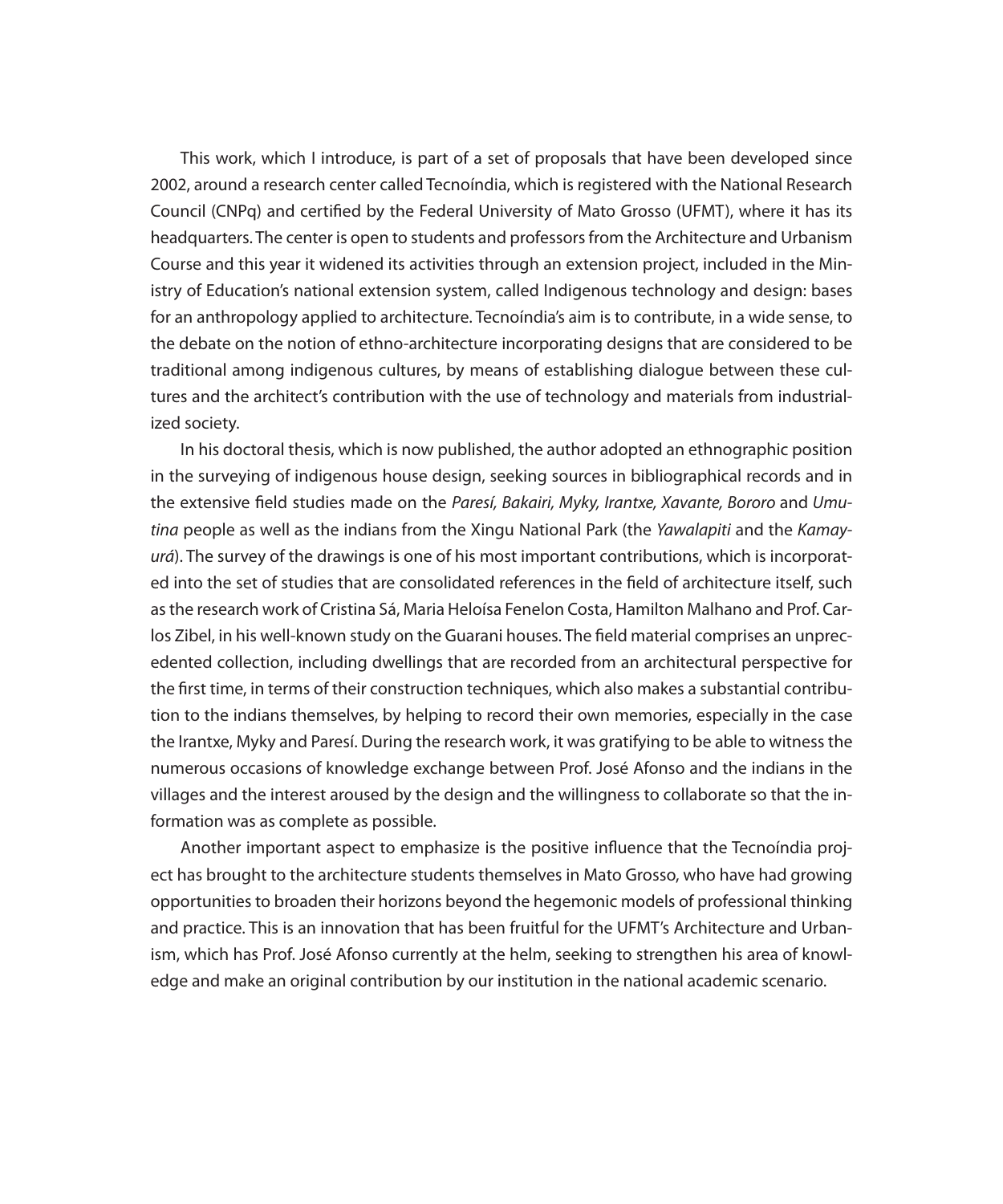The decisive support from Sebrae for the publication of this book, together with the competence and earnestness of the publisher Entrelinhas, is a source of pride for us all, who have witnessed the birth in Cuiabá of one of its most significant developments: the "Knowledge Space", to be inaugurated later this year. These are new times, new perspectives, new paths, taken with the wisdom of those who seek the future by respecting the beauty and the teachings of our traditions, that which makes us unique in the vast universal panorama of cultures.

Cuiabá, 2010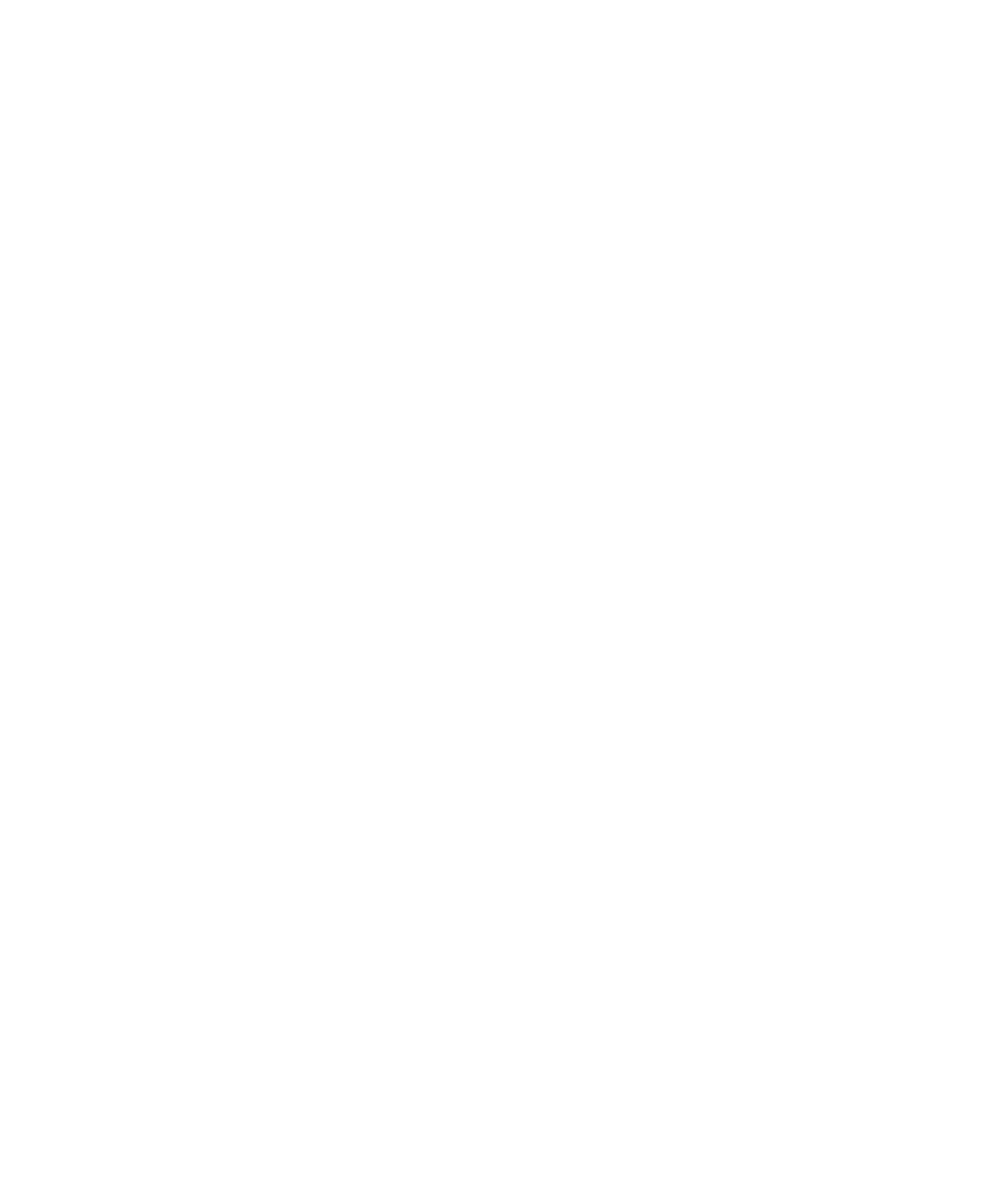#### Summary

| II - Indigenous dwelling designs in Brazil:                  |  |
|--------------------------------------------------------------|--|
|                                                              |  |
|                                                              |  |
| III - The vernacular design of the Bakairi, Bororo, Irantxe, |  |
| Kamayurá, Karajá / Javaé, Myky, Paresí, Yawalapiti,          |  |
|                                                              |  |
|                                                              |  |
|                                                              |  |
|                                                              |  |
|                                                              |  |
|                                                              |  |
|                                                              |  |
|                                                              |  |
|                                                              |  |
|                                                              |  |
|                                                              |  |
|                                                              |  |
|                                                              |  |
|                                                              |  |
|                                                              |  |
|                                                              |  |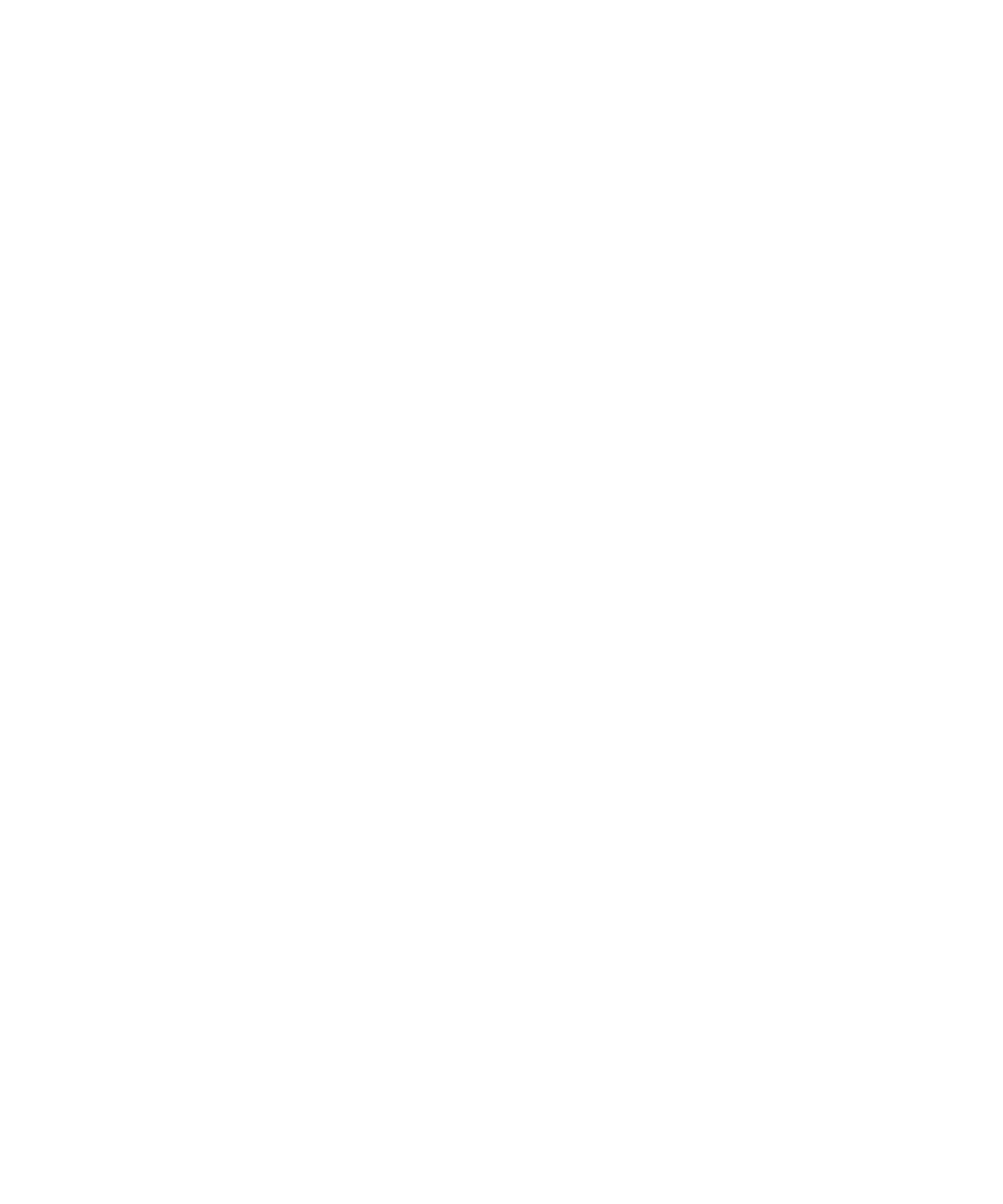### Introduction

This book deals with the design of the traditional dwellings of ten indigenous populations in the territory of Mato Grosso State and their construction characteristics. The process that led up to this publication, however, begins very far back. Taking a previously untrodden path, it went along trails and shortcuts, guided by texts and memories that have taught me a lot. It's the 'now' I am going to talk about here, in the hope that this may help students and researchers, who wish to follow in the same direction, to find their own future paths.

Some years ago, in 1992 to be precise, the Teacher's Association of the Federal University of Mato Grosso (Adufmat) provided me with the opportunity of doing the architectural design of the new faculty building at the Cuiabá campus. This became the beginning of a spontaneous, and even instinctive, link with the design of indigenous dwellings, since they represented, in my view, the technological crossover with the region's roots. Nowadays, the "oca", as the Adufmat building became known and which was also subsequently used as the association's logo, makes a unique contribution offering greater visibility to the UFMT's founding paradigm as the "University of the Jungle", as it was known when it was founded.

The studies made to develop this project - the bibliography consulted, the materials research, the visits to villages and the contact with indians - continued, sporadically, afterwards in both my professional and academic lives.

Following this, in 1997, I coordinated the studies for the "Rondon Memorial" project which was to be built on the margins of the Mato Grosso Pantanal in the town of Mimoso, district of Santo Antônio de Leverger.<sup>1</sup> Since Rondon's life and work was intrinsically linked to the indigenous issue, the architectural design for the Memorial was based on a large indigenous house with references to the peoples that Rondon had made contact with. This concept led to a deepening of the previous studies made to achieve a visual result that linked the Memorial's architecture to Cândido Mariano's work.

<sup>1</sup> The Architectural project made for the government of Mato Grosso in the second administration of Governor Dante de Oliveira, with the co-authorship of the architect Paulo César Molina Monteiro.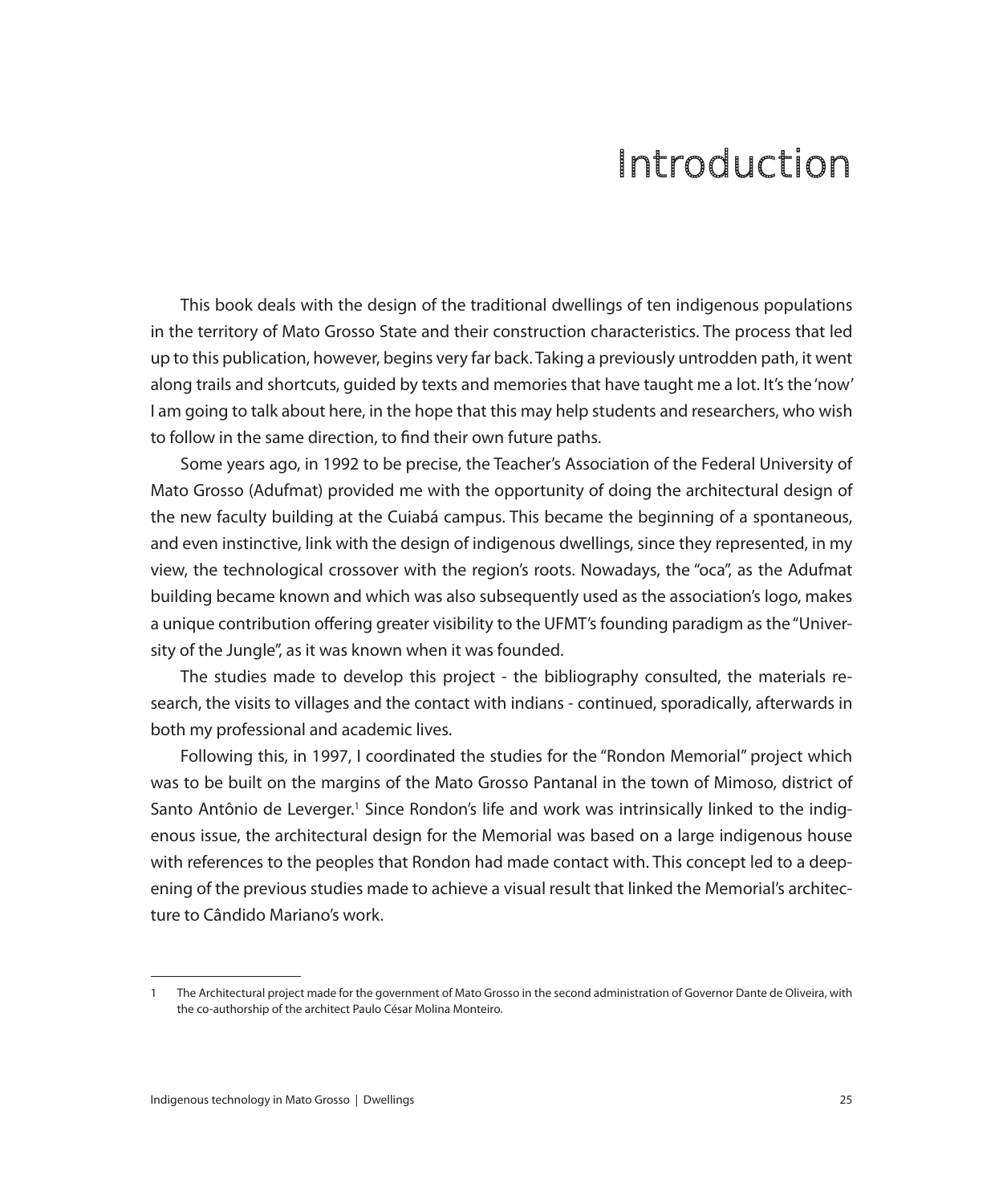In 1999, when applying for the master's program, I thought that I, as an architect, already possessed a research plan set out on indigenous houses in Mato Grosso. That's what I thought. The focus on this history that I had recently got to know, recognizes each indigenous group's identity and so would require much deeper and more specific research of each ethnicity's culture.

Therefore, following the recommendations made by my supervisor, Prof. Dr. Maria de Fátima Gomes Costa, the initial proposal underwent a change: I needed to concentrate on the houses of a single people. Naturally, I chose the Bororo people from whom the capital city's name was derived - Cuiabá.2 When I started my research, I realized that my choice of the Bororo represented the return to the beginning of a connection which, unknowingly to me then, had begun a long time ago. The youthful curiosity aroused by these Indians, whom I often saw in the courtyard of the São Gonçalo school, in Cuiabá, and then at the end of junior high school at the Don Bosco College in Campo Grande, where I studied; the stories that the catechist priests sometimes told, with a certain air of mystery surrounding their missions, always fascinated me. Those impressions stayed with me and were only revived when years later I met the Bororo people during research for the Rondon Memorial, reading the work of Esther de Viveiros, in which Rondon, already blind and more than ninety years old, enthusiastically tells the saga of his life.<sup>3</sup>

Thus, I began the research for my master's dissertation, entitled Bái, the house of Bóe: Bái, the Bororo house. A history of the of the Bororo Indian's dwellings ("Bái, a casa Bóe: Bái, a casa Bororo. Uma história da morada dos índios Bororo"), and began to grasp the meaning of an architecture that was very different from the one I knew. This is the subject of the book, which grew as I learnt more and more about the houses, first from their history and later from anthropology, in my doctorate work in which I conducted through field studies: Tecnoíndia: technology for the construction and adaptation of healthcare units for indigenous peoples, when the first drawings of the houses researched began "to appear". As an architect, the relationships that initiated from history and anthropology in my master's and doctorate were essential for me. I was lucky and honored enough to be introduced to these fields by the historian Maria de Fátima Gomes Costa and the anthropologist Maria Fátima Roberto Machado.

<sup>2</sup> **Ikuiapá - ikúia**, spear-arrow; **pá**, place [place of the spear-arrow]. *Designation: 1. From a place where the spear-arrow is used for fish*ing; 2. From a place where the Bororo used to fish with a spear-arrow, corresponding to the mouth of the **Ikuiébo** river, color. of Prainha, afl. *from esq. From the River Cuiabá, in the city of the same name. | We believe that the name of the capital of Mato Grosso, Cuiabá, built on the two banks of the Prainha stream, is nothing more than the adaptation of the like-sounding word Ikuiapa.* ALBISETTI, C.; VENTURELLI, A. J. Bororo Encyclopedia. v. 1. Campo Grande: Dom Bosco Regional Museum, 1962. p. 610.

<sup>3</sup> VIVEIROS, Esther de. Rondon tells her life story. Rio de Janeiro: Livraria São José, 1958.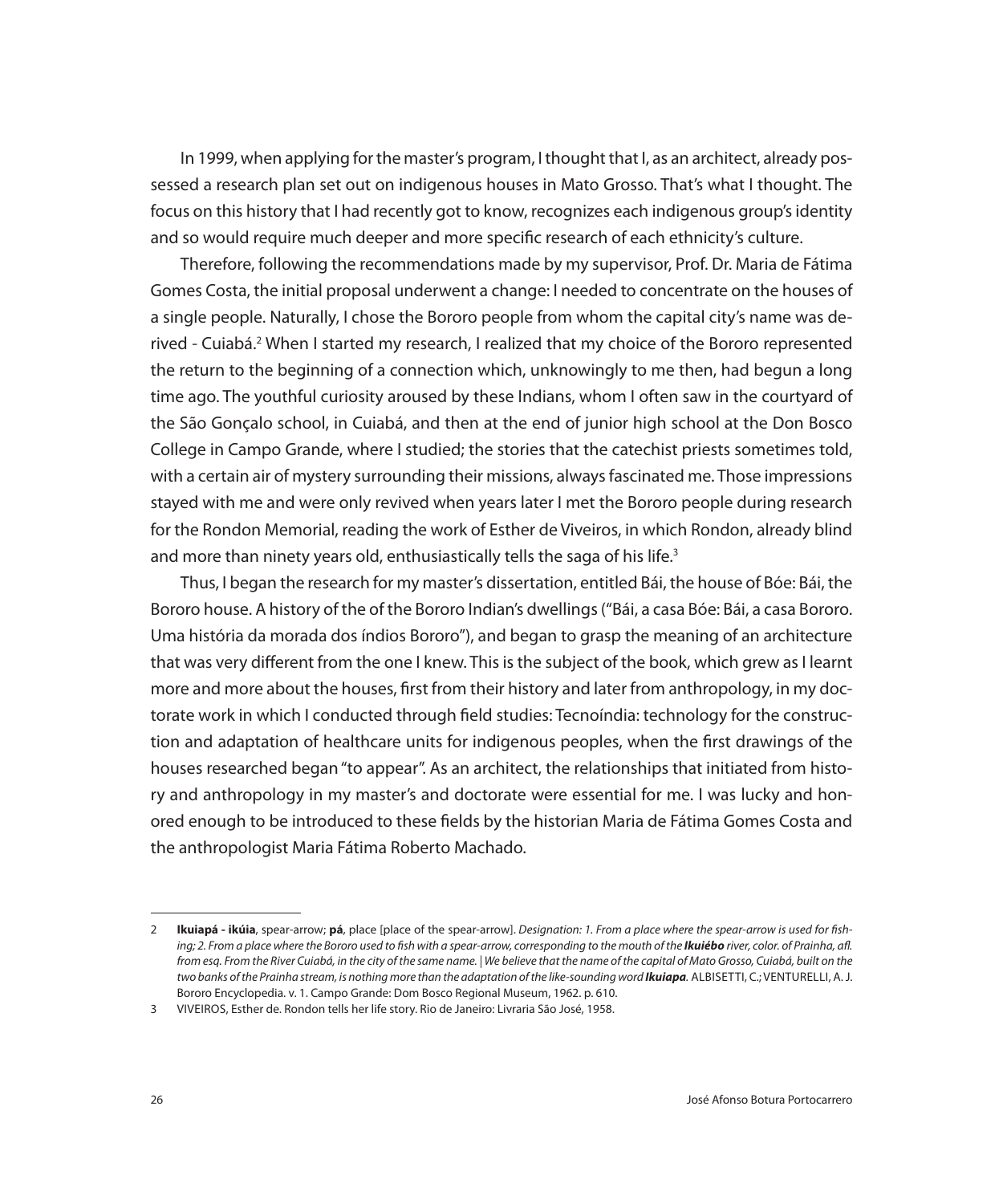I need to mention that my doctoral thesis had the same title as the research funded by the National Health Foundation (Funasa) through an agreement with the Federal University of Mato Grosso (UFMT) and whose research group was coordinated by Prof. Dr. Maria Fátima Roberto Machado The Tecnoíndia project fulfilled a double objective: one which was set out by the call for papers and the other which was the research on the dwellings of indigenous peoples in the territory of the State of Mato Grosso, which supported the project and the thesis presented in the postgraduate program of the Faculty of Architecture at São Paulo University (FAU-USP), in 2006, with the architect Prof. Dr. Carlos Roberto Zibel Costa, to whom I am very grateful for the way in which he signposted the research path, the indian way, when I realized that it was possible to glimpse the invisible.

The work for Funasa referred in particular to ethno-architectural research, which is to say, the study and surveying of designs considered to be traditional of indigenous dwellings, belonging to the ethnicities of a particular territory, seeking to identify the cultural traits of their dwellings and, from these references, present a proposal for the construction of "New Indigenous Healthcare Houses" (*Casai*). The Tecnoíndia project has been completed but its proposal for the architecture it presented wasn't considered to be admissible for approval and subsequent execution since it "did not comprise a physical/functional unit".<sup>4</sup>

As mentioned at the beginning of this introduction, this book deals with the design of traditional dwellings of indigenous people, included in the Tecnoíndia research. Specifically, in the case of the Irantxe and Myky ethnicities, field studies for my doctorate were the first records of their dwellings, and although there was already a great deal of material on the Paresí, as a result of ethnographic research, particularly the work of Max Schmidt and Romana Costa in relation to the *hatí* - the Paresí house, this was the first time the construction design had been drawn up and shown.<sup>5,6</sup> Also included in this edition was the design of the Umutina house, since the thesis had only presented a historical summary, without showing its traditional design due to the initial difficulty in finding consistent information for the basis of the graphic construction, which

<sup>4</sup> The Tecnoindia research was closed by Funasa on January 28, 2010, through the Official Notice No. 509 Codet/Cgcot/Densp. We are certain, however, that as a contribution to research the Tecnoíndia studies developed constitute a valuable reference project for new research and projects on constructions in indigenous areas.

<sup>5</sup> SCHMIDT, Max. *Los Paressís*, 1943.

<sup>6</sup> COSTA, Romana. *Cultura e Contato*, 1985.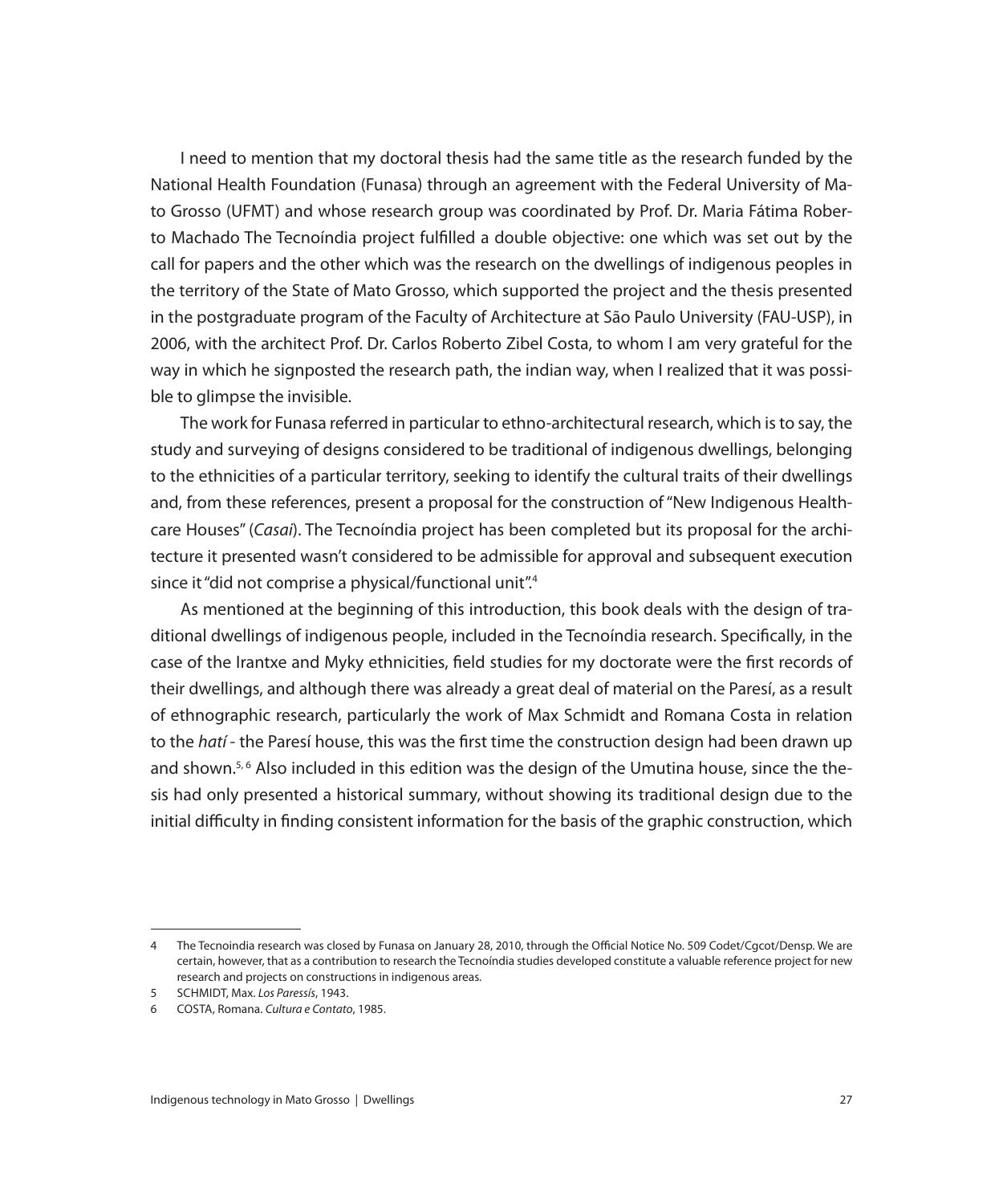was solved by the research of the architect Pedro Barros in his Final Graduation Paper (*TFG*), mentored by myself in 2008.

This text is organized into five chapters. The first chapter presents a summary of indigenous dwelling designs using an approach that focusses on the object of the research. The second chapter offers a wider view of the traditional conical form of the indigenous houses, a common characteristic of the peoples studied here. The pictures produced by travelers allows us to review these dwellings going back to the pre-colonial period before they suffered any alterations to their original designs. In the third chapter, the designs of ten indigenous houses are shown, which are part of the forty-one peoples that live in Mato Grosso, drawn up using existing studies and pictures and the support of field research. This chapter adds the designs of the Irantxe, Myky and Umutina houses to those that have already been studied and it is the first time these have had their dwellings investigated. An introductory discussion is put forward in the fourth chapter on the topic of ethno-architecture, in support of the studies and projects presented in the following chapter. The fifth chapter shows some of the projects that were carried out based on cultural design references of the indigenous houses, from an ethno-architectural perspective, particularly the Sebrae Sustainability Center (CSS) at Sebrae-MT (the "Small Business Support Service"), which is presented together with a description of its functions, the program and the national and international certificates that it obtained.

I offer my sincerest thanks to the UFMT, Funasa, Sebrae-MT and the publisher Entrelinhas, who have all, at different times, made the publication of this book possible. It is especially dedicated to the indigenous people and architecture students; in the hope that reading it has the same meaning it had for me when writing it, as João Cabral de Melo Neto put it in his poem, how to build doors opening spaces: "doors through which... through which come freely: air, light, the rightness."7

I feel extremely gratified with this second edition (in Portuguese) of the book *Indigenous Technology in Mato Grosso: dwellings*, now also with an edition in English which is due to the sensitivity and tenacity of José Guilherme Barbosa Ribeiro, Sebrae-MT Superintendent.

The interest in this topic, which moved me to do this research, seems to be alive and pulsating in the current generation of students from Brazilian and even foreign universities. Being awarded the 25th Design Prize of the Brazilian House Museum, *MCB*, in 2011, was very impor-

<sup>7</sup> MELO NETO, João Cabral de. *Fábula de um arquiteto*. Antologia Poética. Rio de Janeiro: José Olympio, 1979, p. 18.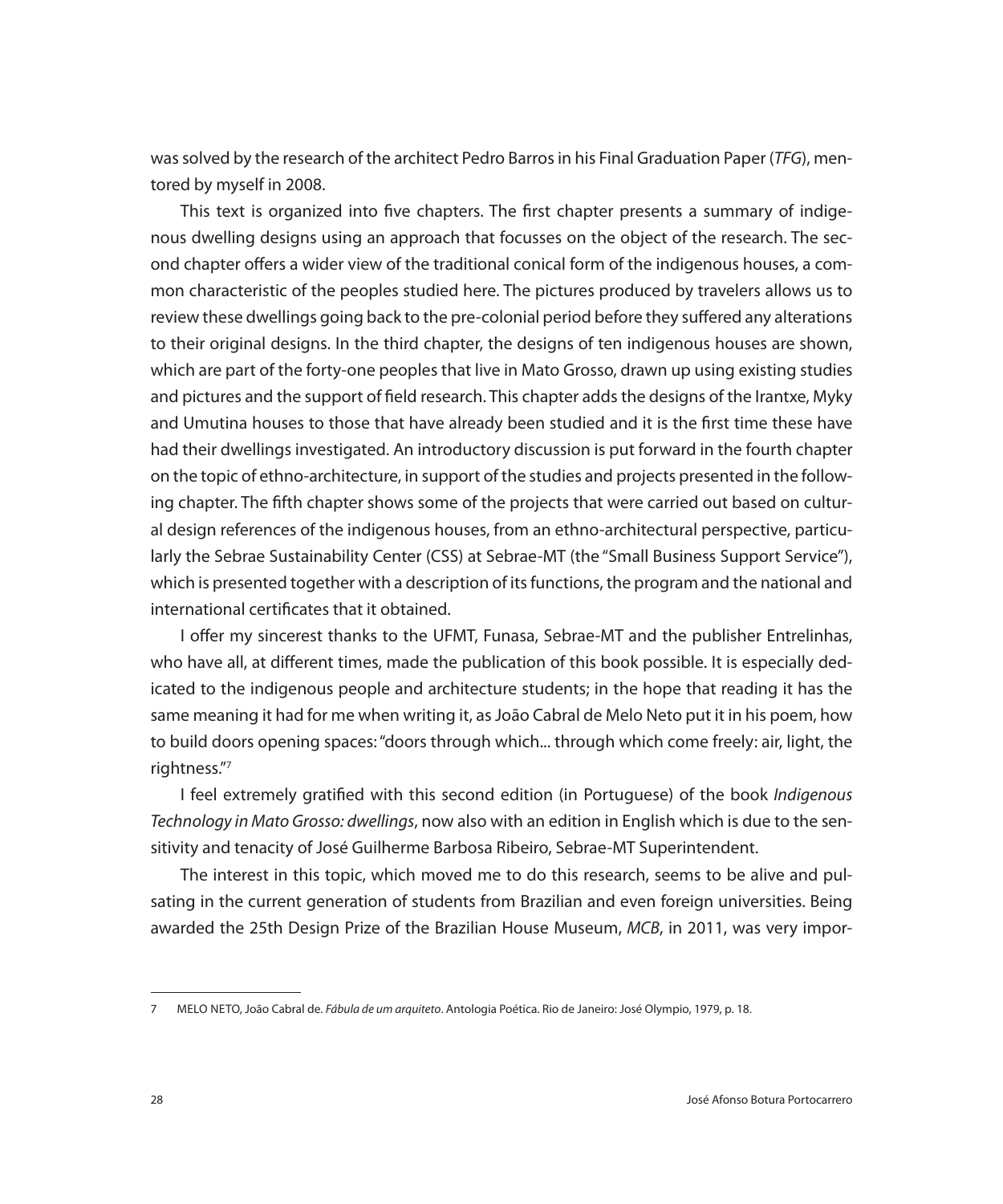tant and contributed to the circulation of indigenous technologies, which was the purpose of the publication. Contact with the indigenous peoples in the places we went to during the research is preserved and maintained with the book being present in the village libraries, putting out its signals. The projects we conducted attest to the use of indigenous principles and technology in buildings already completed. In 2015, we offered, for the first time, the elective class called *An introduction to Brazilian indigenous architecture*, in the Architecture and Urbanism Department of the UFMT, a pioneering addition to architecture courses in Brazil.

In this edition, minor adjustments and corrections have been made to the original text; the expansion and revision of Chapter V was necessary, considering the importance of the Sebrae Sustainability Center (CSS) building and the certifications it received.

I am flattered by the addition of the texts by the architects, Cristina Sá and Paulo Mendes da Rocha, which open and enrich this edition, adding to the previous introductions by the architect Carlos Zibel and the anthropologist Maria Fátima Roberto, which represent recognition and stimuli that drove me on and which I strive to be deserving of.

I express infinite gratitude to my family for lending me their precious time of our coexistence. I renew my thanks to Sebrae-MT, Entrelinhas Publishing and the UFMT, the friends at *Tecnoíndia* nucleus, my fellow architects and my students, to all who have somehow supported the research and helped to re-design the indigenous dwellings and their technologies in motion. Incorporating and blending new knowledge with ancient, ancestral knowledge and innovative technologies, into the future.

Ikuiapá, January 2018

inform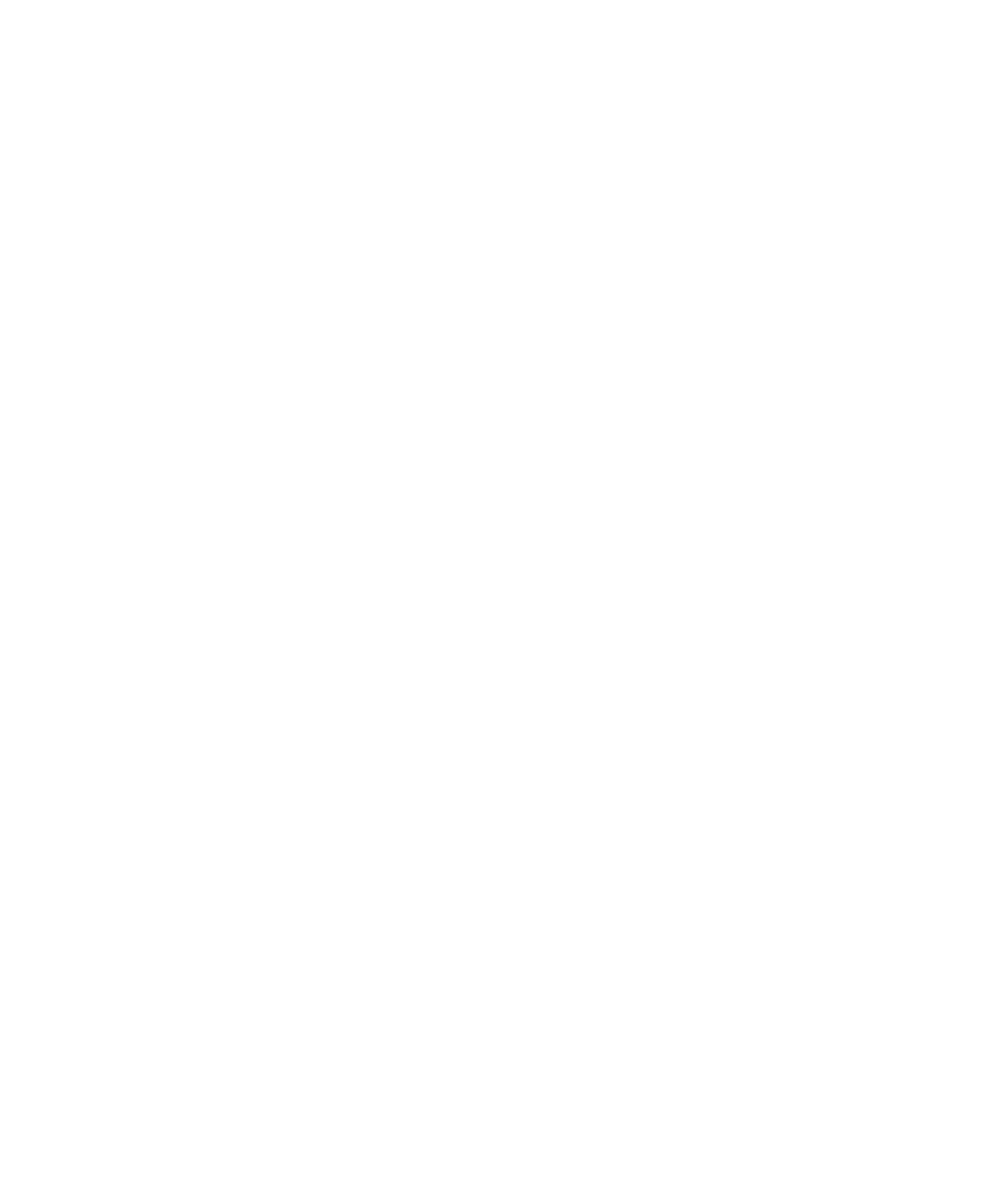# **INSTERNET**

## The role of drawing in the studies of indigenous houses

*Art, and with it one of its languages - drawing -, is also a form of knowledge.* (ARTIGAS, 1999, p. 77)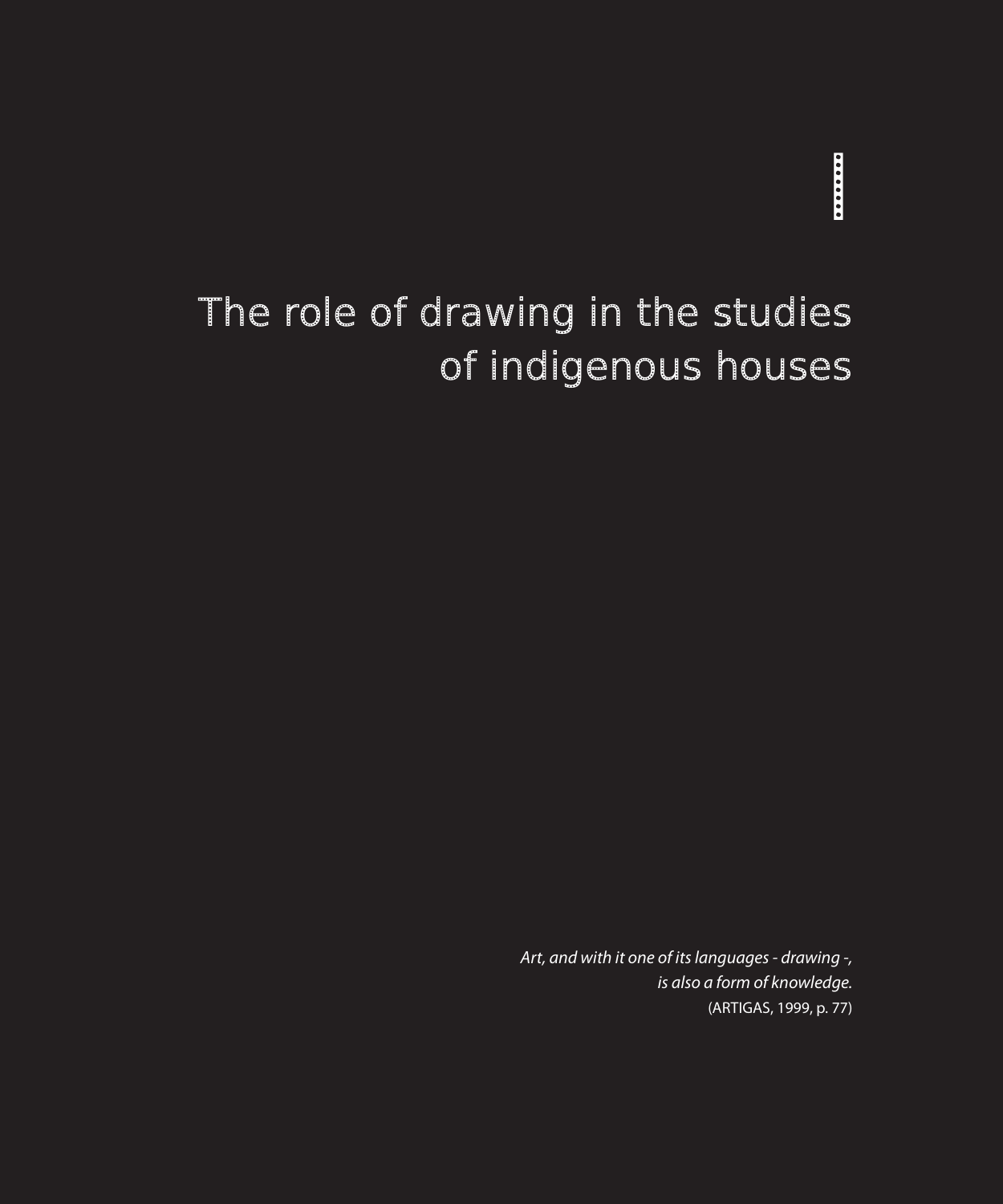

Oscar Niemeyer's sketches published in the article *"The Private Residence in Brazil" (A Residência Particular no Brasil)*, Module No. 43, Aug. 1976, p. 56, and subsequently with the same title in No. 70, May 1982, p. 42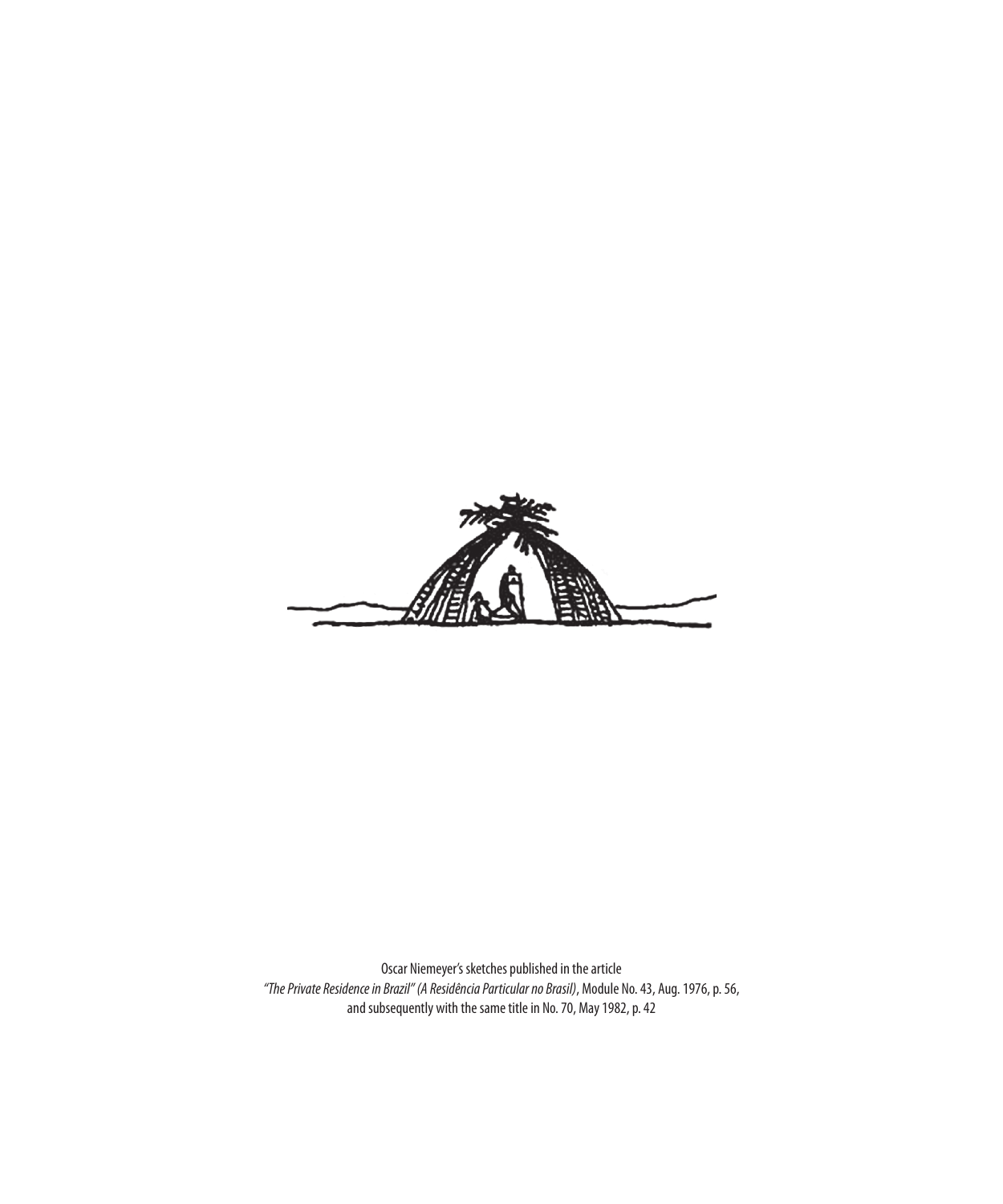This chapter aims to contribute to the initial development of the study of the image of indigenous houses, as a graphic language, establishing the bases for the construction of a prototype based on a summary of the main designs of indigenous dwellings known of in the state of Mato Grosso.

The most recent works by anthropology and architecture researchers are presented, emphasizing drawing as a research tool. The detailed studies produced by these researchers will only be partially mentioned here when referring to the morphological aspect, which is the object of study.

A subtle observation still needs to be made, initially, with respect to the designs of Brazilian indigenous houses: the indians build their traditional houses without a design project. It can be said that their design, or that which defines its peculiar architecture, is a product of its "non-design"<sup>8</sup>. Their constructions, it seems, have always been executed on the basis of the models held in the craftsman's memories. Renzo Piano (apud LAPUERTA, 1997)<sup>9</sup> mentions this point when talking about the process of traditional design by drawings as a circular process: "This is very typical of the craftsman. Think and do at the same time. [...] Draw and do." Artigas (1999,

<sup>8</sup> The term "non-design" was used by Prof. Dr. Rafael Perrone, referring to the fact that the indians build without using the tool of drawing, in his Qualification Examination for the thesis presented by the author, on December 12, 2005.

<sup>9</sup> PIANO, Renzo. *Why Architects Draw*. Interview with Edward Robbins. Cambridge: MIT Press, 1994.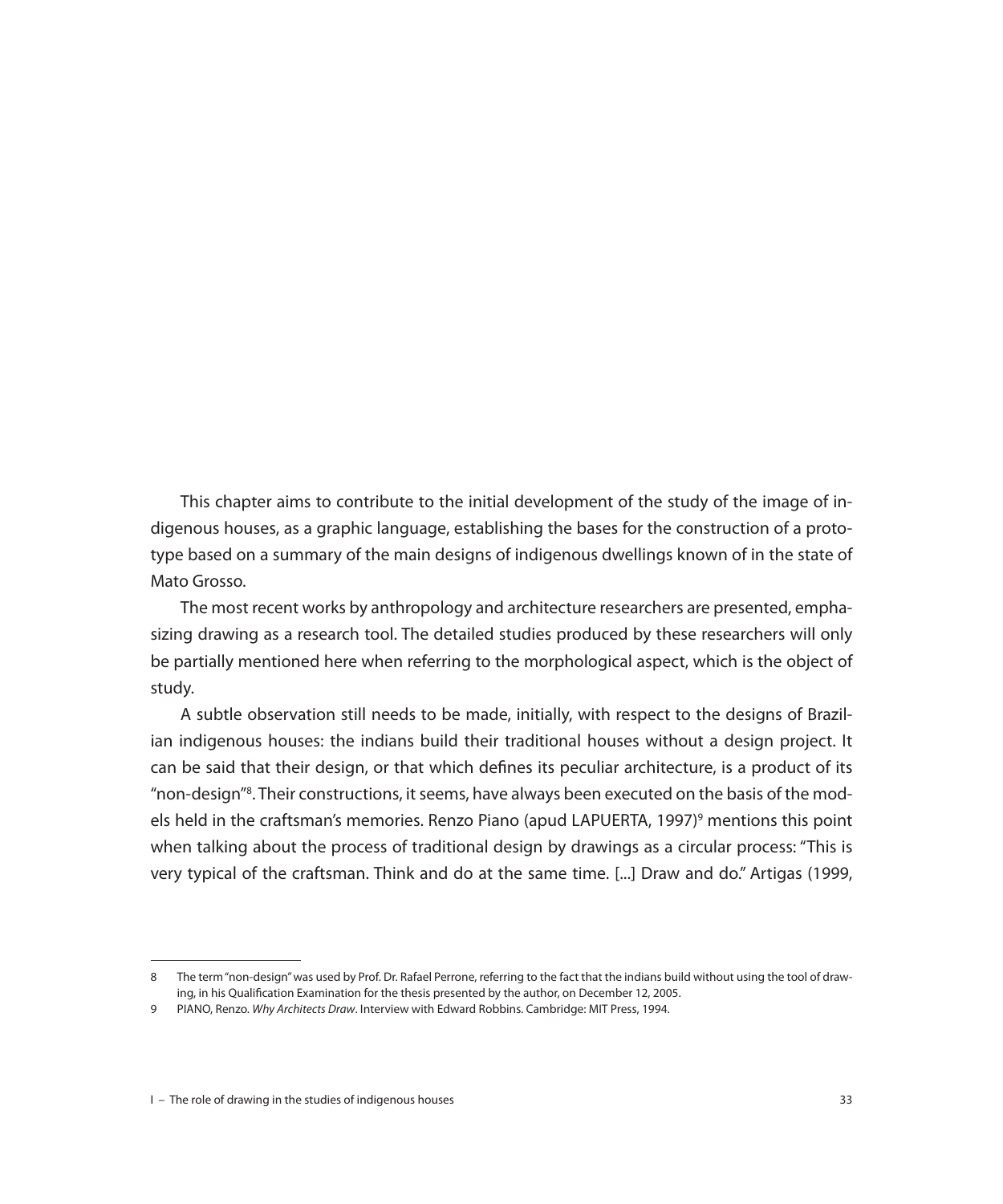p. 81), likewise, at the conclusion of his well-known text "The drawing", had already stated: "To build churches we must have them in mind, as a design."

During field surveys, no paper sketch has ever been shown or executed by indigenous interviewees; when necessary, sketches were made on the ground using their fingers.

The existing records found were, therefore, made by non-indians when contact was made. Due to this peculiarity, a classification of the designs of indigenous dwellings is suggested here, according to the "Summary of Typology of Architectural Design", proposed by Perrone (1993, p. 28), in the category of Suggestive / Representative Drawings, as "drawings of studies or sketches" (*Desenhos de Estudo Gnoseológico/Metodológico*), or as "documentation and reconstruction drawings" (*Desenhos de Finalidade Cognitiva*).10 A specific classification for the sketches will also be considered, taking into account the use for which they were intended: travel, self-sufficient, exploratory or recovery, thematic, and analytical sketches (LAPUERTA, 1997).

#### 1.1 The primitive house

Reviewing the notions of the Theory of Architecture, it is possible to see a similarity between the primal man's hut and the dwellings of the indigenous peoples. The current design of these dwellings represents the tip of an "evolutionary chain," which is only partially known: the post-contact version. The earliest known remains would be the preliminary results of archaeological research. The houses would be the result of a long period of manipulation of what might be called "appropriate technologies" for the living conditions dating back to the Holocene. For Rykwert (1999, p. 139), Vitruvius was in agreement with one of the central positions of the stoics: "It is reflection, and not the need, that teaches man to use the natural elements to his advantage."

<sup>10</sup> According to Perrone (1993, p. 29; 31-32), in his doctoral thesis: "[...] study and information sketches may not have the direct purpose of informing a project, and may be to aid interpretation, analysis and personal understanding of certain jobs. Examples of such sketches can be found in the travel notes made by Le Corbusier. And on the topic of documentation and reconstruction: [...] they encompass the images made for an architectural record and memory. In this sense, these are generally made for concluded jobs; for this reason, when they contain construction and/or dimensional information, they consist of technical and or formal and/or verifiable data. [...] with the purpose of recording and communicating that which extrapolates private use".